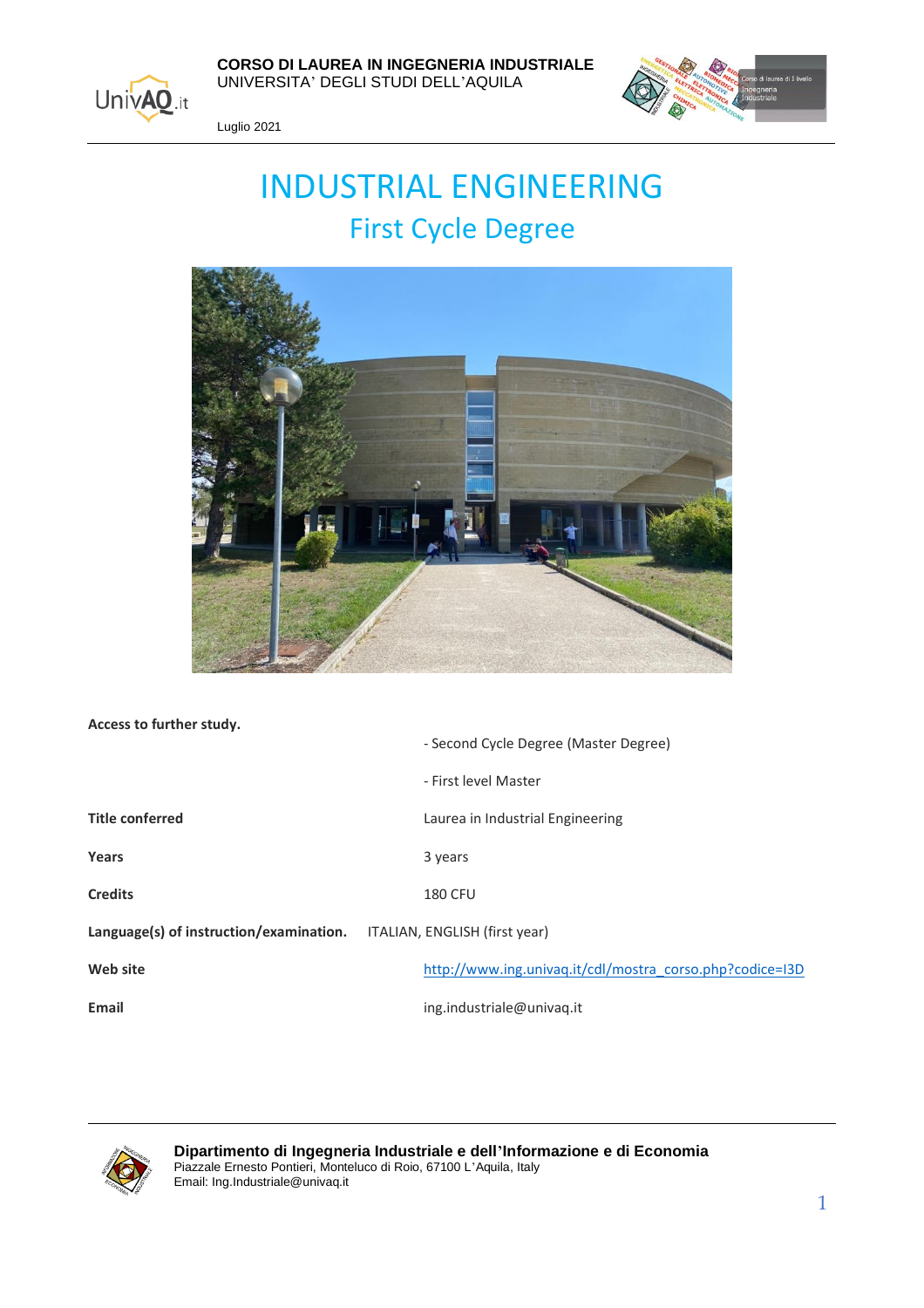





#### **Course description**

The First Cycle Degree in Industrial Engineering aims at providing graduates with a thorough knowledge of the basic disciplines, of the typical subjects of industrial engineering as well as of those which are transversal to different engineering applications, giving priority to the methodological approach.

The achievement of the learning outcomes is planned in a [first year](#page-3-0) in which the basic scientific disciplines are taught. Then, in the second year includes the disciplines that typically characterize the training of any industrial engineer. The third year is oriented towards a specialization in some technological fields, in which engineering knowledge will be completed with different contents according to the curriculum chosen. To this purpose the degree course will be structured in six curricula:

- **[Biomedical Engineering](#page-4-0)**
- **[Chemical Engineering](#page-8-0)**
- **[Electrical Engineering](#page-16-0)**
- **[Industrial Electronic Engineering](#page-12-0)**
- **[Management Engineering](#page-20-0)**
- **[Mechanical Engineering](#page-24-0)**

The learning outcomes are in summary as follows:

- Knowledge of the mathematical tools, of the physical and chemical scientific bases necessary for the understanding of engineering applications. The related courses are taught in the first year, common to all curricula.

- Knowledge of engineering elements and operating methodologies used in the industrial engineering. They are taught mainly in the second year and train knowledges common between the several curricula.

- Knowledge in six different industrial fields of specialization offered in as many curricula. Such competencies aim at orienting the student to work as Junior Engineer or at carrying on in the following master's degrees:

- **[Chemical Engineering](http://www.ing.univaq.it/cdl/mostra_corso.php?codice=I4H)**
- **[Electrical Engineering](http://www.ing.univaq.it/cdl/mostra_corso.php?codice=I4L)**
- **[Electronic Engineering](http://www.ing.univaq.it/cdl/mostra_corso.php?codice=I4E)**
- **[Management Engineering](http://www.ing.univaq.it/cdl/mostra_corso.php?codice=I4G)**
- **[Mechanical Engineering](http://www.ing.univaq.it/cdl/mostra_corso.php?codice=I4M)**
- **[Biomedical Engineering](http://www.ing.univaq.it/cdl/mostra_corso.php?codice=I4E)** (Information technology)
- **[Biomedical Engineering](http://www.ing.univaq.it/cdl/mostra_corso.php?codice=I4M)** (Mechanical Engineering)

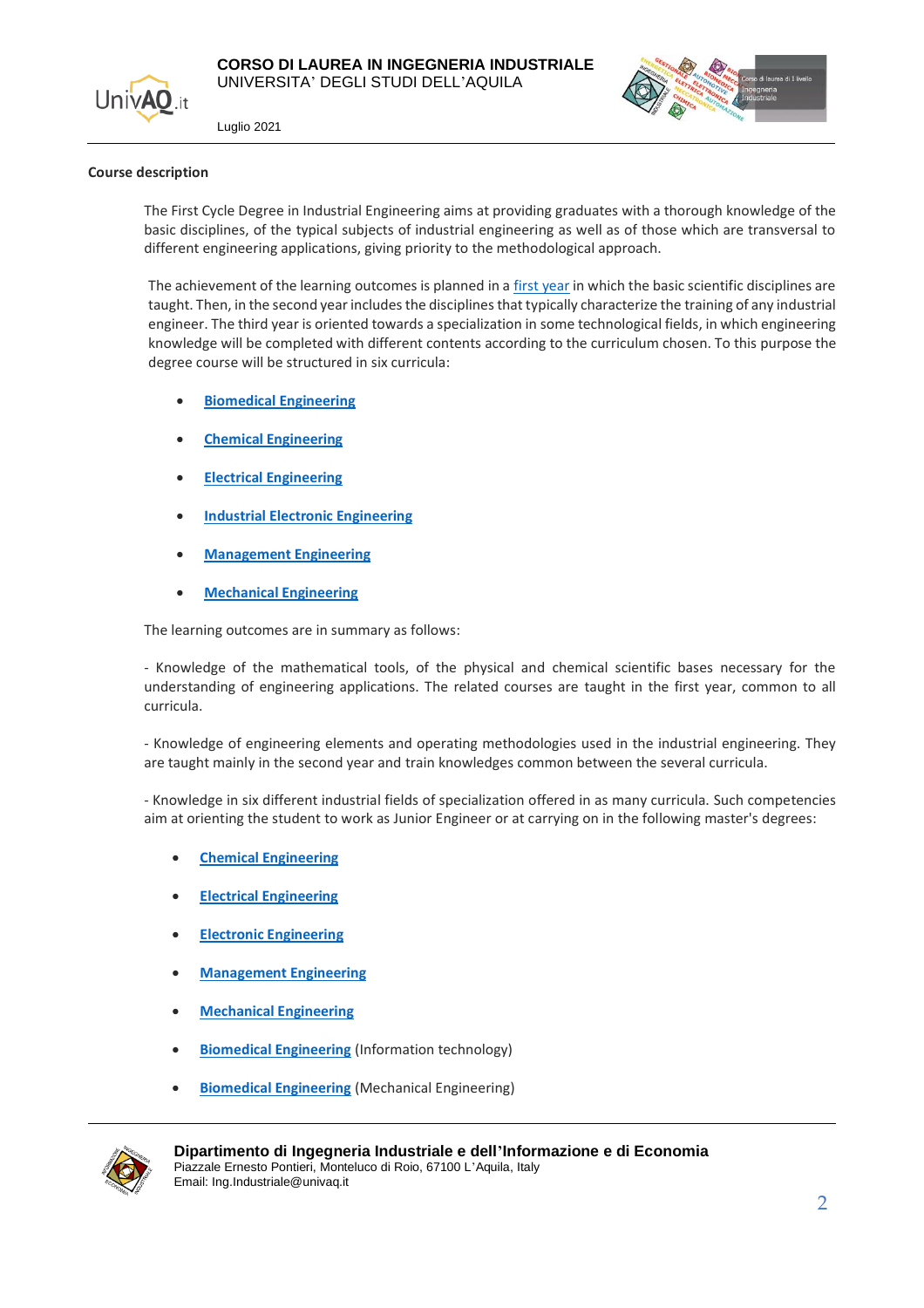



Moreover, the following are essential part of the educational objective:

- Knowledge of technical vocabulary, command of technical language and capability to interact with professionals of different industrial sectors.

- Ability to address autonomously complex problems and to work in different industrial fields in which interdisciplinary skills are required.

- Ability to work in rapidly developing contexts with operational flexibility and with a good attitude towards a constant updating of knowledge and operational skills.

#### **Other information to joint University of L'Aquila.**

- [International Mobility at University of L'Aquila](https://www.univaq.it/en/section.php?id=333&lang_s=en)
- [Enrolment](https://www.univaq.it/en/section.php?id=2065)
- [Practical Information](https://www.univaq.it/en/section.php?id=2069)
- [Campus](http://www.ing.univaq.it/main/raggiungerci.php)
- [Website](http://www.ing.univaq.it/cdl/mostra_corso.php?codice=I3D)
- [Tuition fees](https://www.univaq.it/section.php?id=55)
- [Welcome to the university of L'Aquila!](https://www.univaq.it/en/index.php)

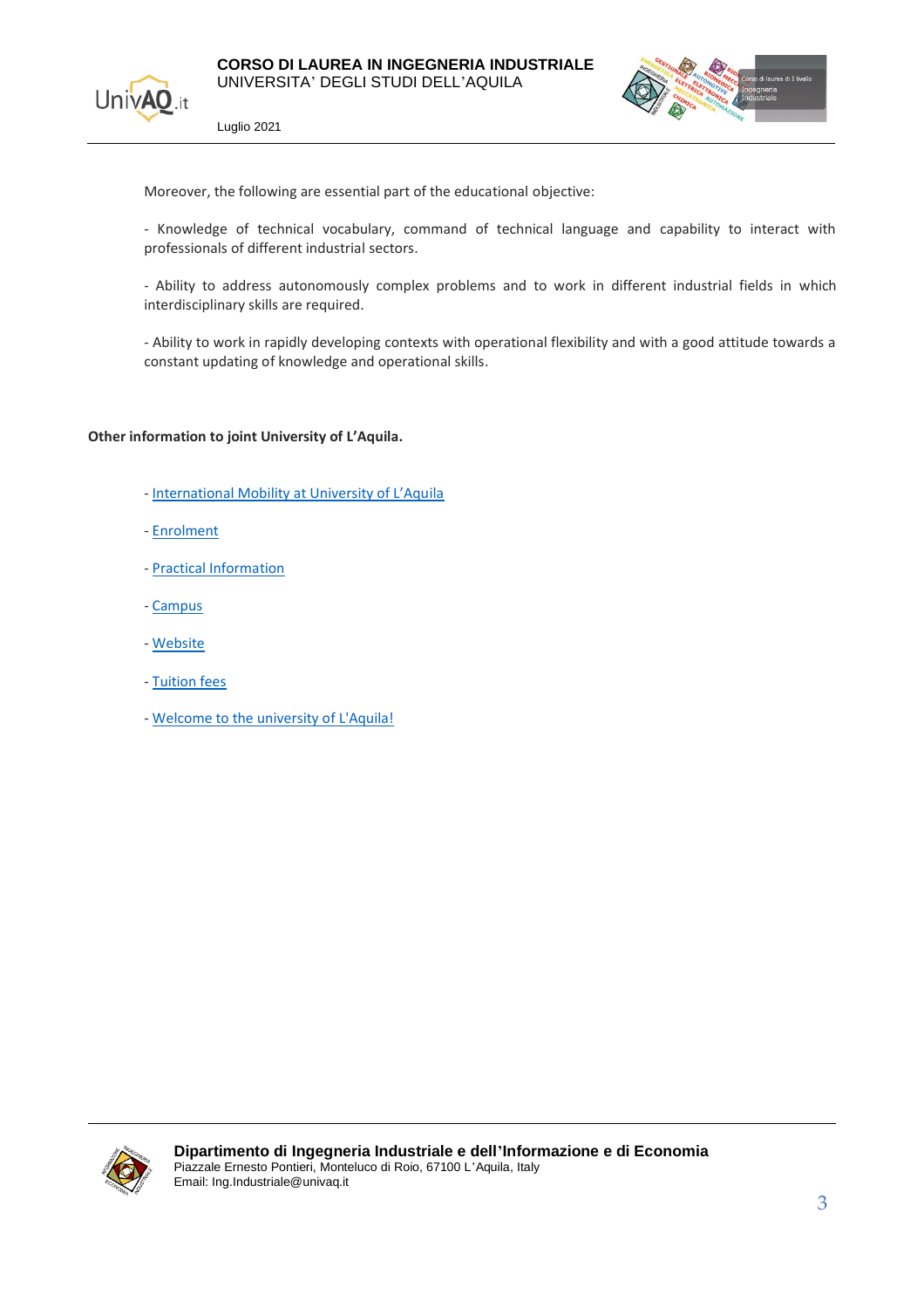





## FIRST YEAR COURSES COMMON TO ALL CURRICULA

<span id="page-3-0"></span>The courses of Mathematical Analysis I and II, Geometry, General Physics I and Chemistry in the first year pursue some of the general learning objectives of the degree course in Industrial Engineering.

#### **Knowledge and understanding**

- Development of the ability to understand fundamental mathematical, physical and chemical principles and their application to the main technologies adopted in science and engineering.
- Provide students with a knowledge of mathematical, physical and chemical basics essential for understanding engineering applications.

#### **Learning outcomes**

- Know and understand logical and analytical arguments.
- Understand and explain the meaning of complex statements using mathematical, physical and chemical notation and language.
- Understand the fundamental concepts of mathematics, physics and chemistry and have an awareness of potential applications in other fields of study and research.
- Develop reasoning and mathematical calculation skills and the ability to understand and apply a theorem.
- Be able to read and understand scientific and engineering texts for subsequent years of the courses.

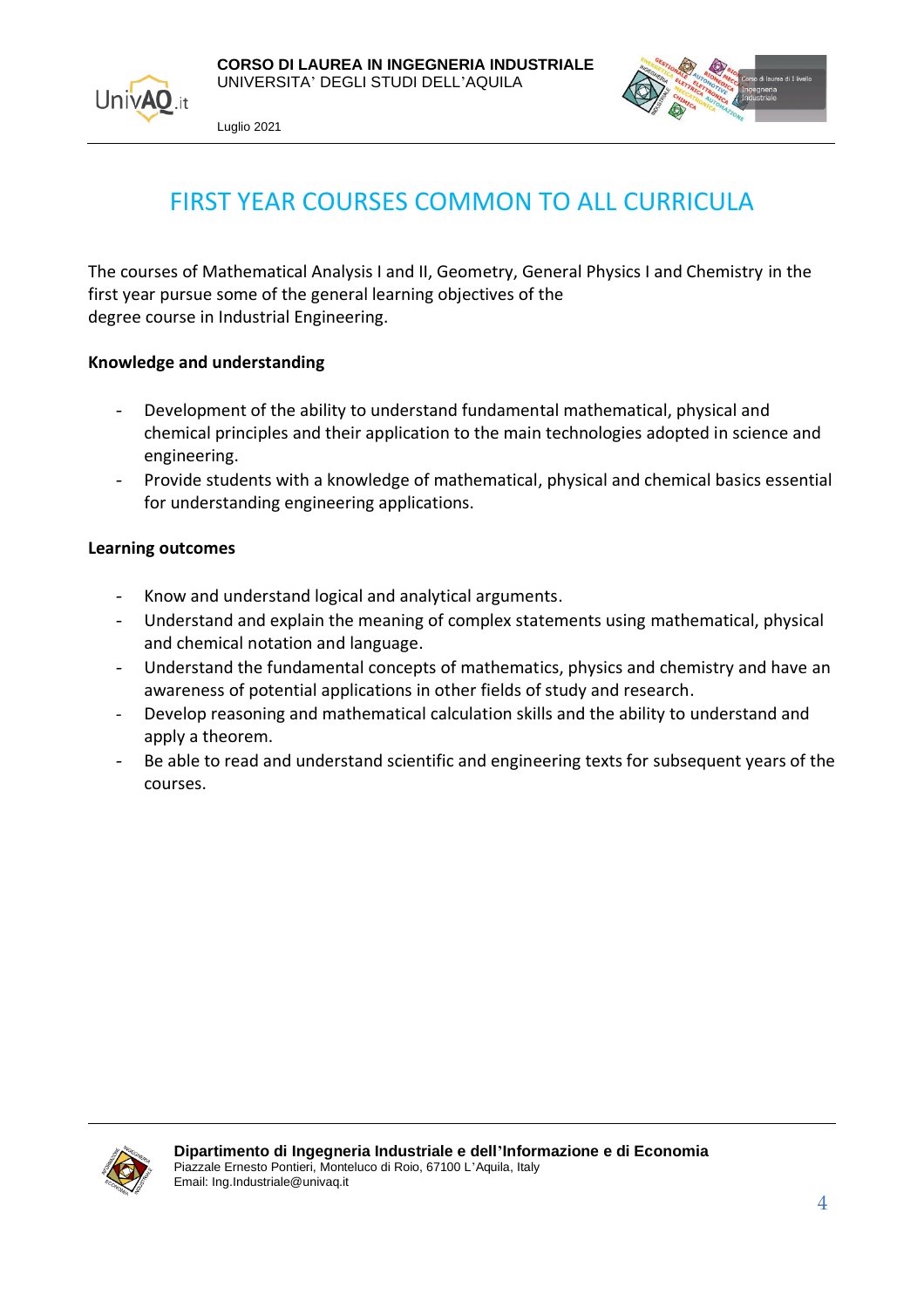<span id="page-4-0"></span>



## CURRICULUM IN BIOMEDICAL ENGINEERING

#### **Professional profile and professional and career opportunities for graduates**

#### **Function in an employment context**

The educational path in Biomedical Engineering aims to train engineers to be able to combine industrial engineering and biomedical knowledge, in order to be skilled to operate in private and public workplaces, with reference to:

- The ability to operate, at different levels, among the wide range of industrial activities that develop and use technology to improve health care;
- The ability to adapt the knowledge in biomedical and bionic fields to the continuous evolution of both industrial technologies and health sciences;
- The ability to interact with medical staff and qualified technicians;
- Basic skills for the study and use of biomaterials, devices and instrumentation for diagnosis, therapy and rehabilitation in medicine.

From their first employment, each graduate from Biomedical Engineering will play complementary roles in industry, with the ability to operate, in positions of initial responsibility and of coordination of medical/engineering activities, in biomedical contexts.

This path provides the knowledge to enable each graduate to access the Master's courses, where in-depth studies of a specialist nature are provided.

#### **Career opportunities**

Each graduate in Biomedical Engineering will find career opportunities in several professional fields that will address various type of stakeholders, for example, in the health, industry and services sectors.

Specifically, the main employment areas are:

- Industry for innovation, design, production and marketing of new technologies used for:
	- Factory equipment for the diagnosis, treatment, rehabilitation and monitoring;
	- Electromedical devices, where the use of sensors and bio-sensors is involved;
	- Implantable and wearable devices, prosthesis/orthosis, robotic systems for biomedical applications, artificial organs, functional support systems and aids for people with disabilities or for bionic uses.
- Hospitals and specialised clinical laboratories, in relation to the management of technical services, health information systems and biomedical data and images;
- Public and private healthcare facilities, in the sectors of sport, physical exercise and entertainment;
- Service companies for the development, marketing and management of devices and implants for biomedical uses;

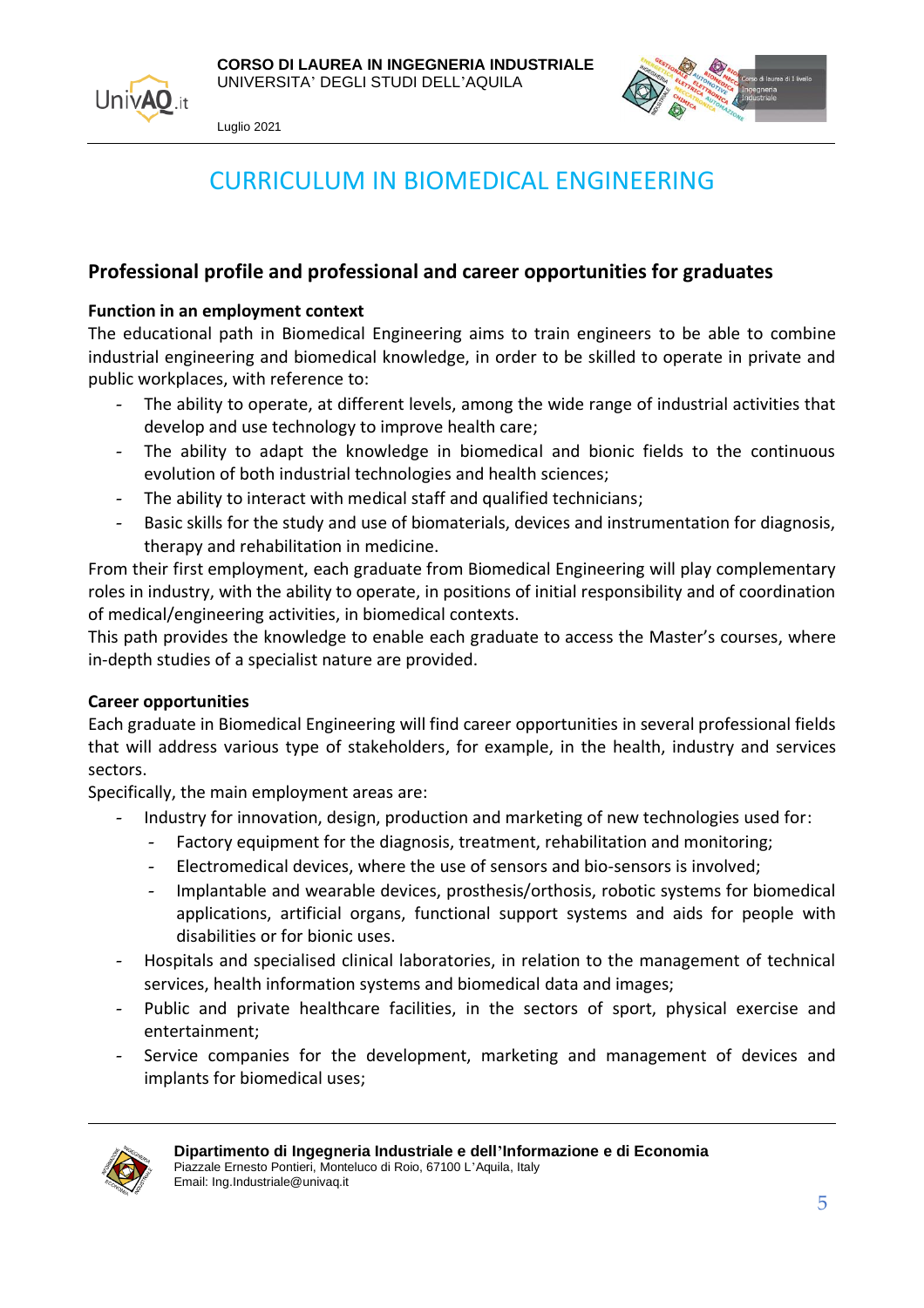



- Pharmaceutical and biotechnology companies;
- Government for establishing safety standards for medical devices.

#### **Description of educational path**

The educational path for this course supplies biomedical engineers with a traditional preparation in the basic disciplines (mathematics, physics, chemistry and computer science), which will be integrated with the transversal skills of industrial engineering (science and the technology of materials, engineering drawing and design, applied mechanics, solid and structural mechanics, heat transfer and engineering thermodynamics, electrical engineering, management engineering). The academic preparation is completed with specific activities of biomedical and bionic engineering together with the fundamentals of medicine and biology. The broad-based training provided will enable each graduate to operate in a wide variety of settings and disciplines within industrial biomedical engineering.

The specific contents of the Biomedical Engineering educational path are:

- Properties of biomaterials and their interactions with biological tissues;
- Basic knowledge of human anatomy, biology and physiology;
- Electronic bioengineering, sensors and measurements for biomedical engineering;
- Mathematical models to study heat and mass transport in biological tissues;
- Mechanics and biomechanics:
- Information technologies for the treatment and processing of biomedical images;
- Interactions among electromagnetic fields and biological systems.

Graduates will have access to the Master's courses in Industrial Engineering, where they will be able to improve their training in biomedical-bionic fields, with specific curricula, which are planned in the Master's Degrees of Electronic Engineering and Mechanical Engineering.

- *Electronic Engineering*: equipment and devices designed for life-saving systems, circuits and apparatus design for rehabilitation and wellness, sensors and biosensors design, design of implantable devices and biomedical hospital equipment, interaction among electronic systems and human body, and signal analysis.
- *Mechanical Engineering*: design and development for treatment and rehabilitation equipment, implantable or portable devices, prosthesis/orthosis, design and development of methods for two- and three-dimensional biomedical analyses and for the development of customised prosthetic implants, robotic systems for biomedical and bionic applications, artificial organs, functional support systems and for mobility aids, integration of measuring equipment for certified devices and devices and methods for the heat and medical treatment of biological tissues.

#### **Knowledge and understanding**

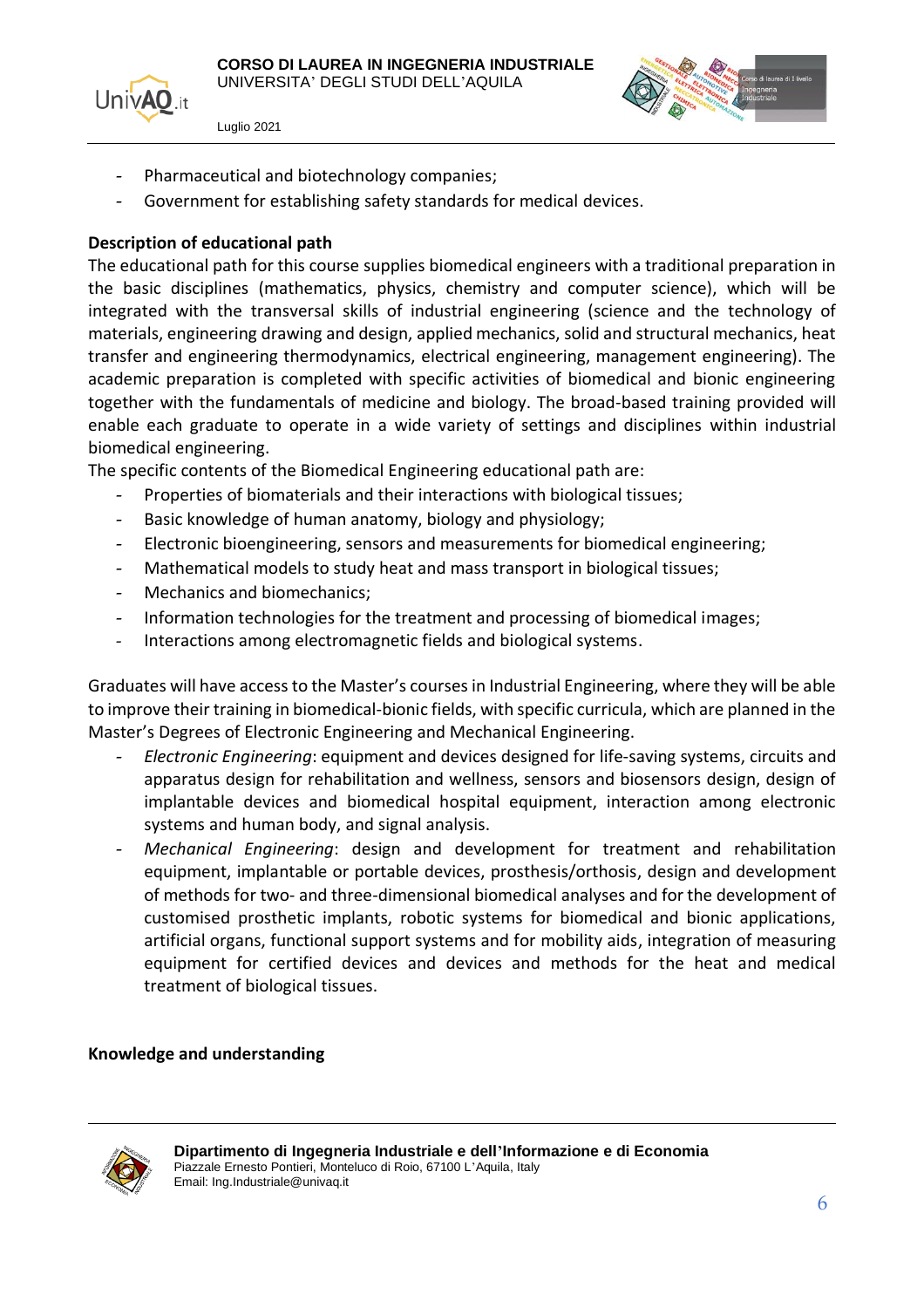

At the end of the educational path in Biomedical Engineering, each student should acquire a wideranging knowledge to operate in the various sectors of industrial biomedical applications. Specifically, the training course in Biomedical Engineering will provide the following specific knowledge and comprehension abilities:

- Basics aspects of biology and medicine and their significance for biomedical technologies;
- Properties and technologies of materials to be used in biomedical applications and their interaction with biological tissues;
- Basic knowledge of human anatomy, biology and physiology;
- Electronic bioengineering, sensors and measurements for biomedical engineering;
- Technical physics, with reference to the diffusion of drugs and of heat in biological tissues;
- Mechanical and biomechanical principles of the movement of the human body;
- Information technology for biomedical image processing;
- Physical principles of the interactions between biological and electronic systems, with attention to the problematics of the interactions between electromagnetic fields and living beings.

#### **Learning outcomes and ability to apply knowledge and understanding**

At the end of the Biomedical Engineering path, each graduate will have the ability to apply the acquired knowledge and comprehension for:

- Identifying, formulating and solving problems of biomedical engineering using basic and established methods;
- Analysing biomedical applications, products, processes and methods;
- Choosing and properly applying analytical and modelling methods;
- Deepening specific issues of the discipline autonomously, with particular reference to engineering aspects of interest to medical and bionic fields, in the Master's degree studies as well as in employment;
- Adopting and understanding the language of biomedicine, as well as of technicalengineering fields, in order to provide the right argumentations for her/his technical decisions;
- Working with professionalism, also with people belonging to different professional fields, and facilitating the exchange of ideas and comprehension;
- Applying her/his own knowledge in solving problems in the main application areas of biomedical engineering.

These skills will derive from lectures in classroom, exercises and laboratory experimental sessions, able to stimulate also the ability to interact with other students.

The acquisition of knowledge is verified by means of exercises, examinations, training stages and a final exam.

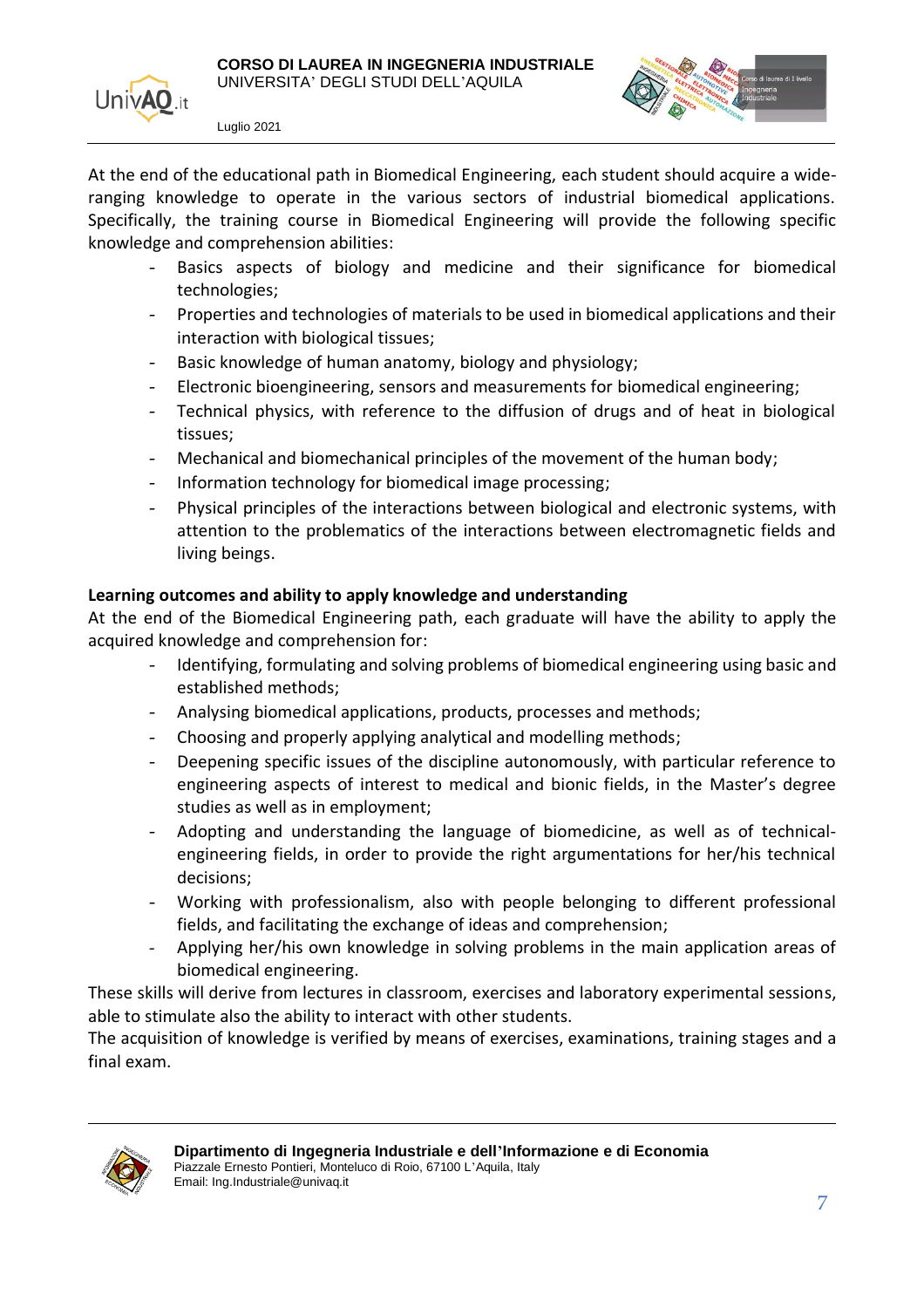



| Teachings and educational path in INDUSTRIAL BIOMEDICAL ENGINEERING |                                                                  |
|---------------------------------------------------------------------|------------------------------------------------------------------|
|                                                                     | Duration of the course: 3 years; 180 University Credits          |
|                                                                     | <b>Teachings</b>                                                 |
| Generic area                                                        | <b>MATHEMATICAL ANALYSIS I</b>                                   |
|                                                                     | <b>GEOMETRY</b>                                                  |
|                                                                     | ECONOMICS AND BUSINESS ORGANISATION                              |
|                                                                     | <b>GENERAL PHYSICS I</b>                                         |
|                                                                     | <b>CHEMISTRY</b>                                                 |
|                                                                     | <b>MATHEMATICAL ANALYSIS II</b>                                  |
|                                                                     | <b>GENERAL PHYSICS II</b>                                        |
|                                                                     | PRINCIPLES OF ELECTRICAL ENGINEERING                             |
|                                                                     | <b>MATERIALS SCIENCE AND TECHNOLOGY</b>                          |
|                                                                     | SOLID AND STRUCTURAL MECHANICS                                   |
|                                                                     | MECHANICS APPLIED TO MACHINES WITH SOFTWARE LAB                  |
|                                                                     | FLUID MACHINES AND THERMAL POWER PLANTS                          |
| Specific area                                                       | MATERIALS SCIENCE AND TECHNOLOGY WITH BIOMEDICAL APPLICATIONS    |
|                                                                     | MECHANICS APPLIED TO MACHINES WITH BIOMECHANICAL COMPLEMENTS AND |
|                                                                     | SOFTWARE LABORATORY                                              |
|                                                                     | ELECTRONICS AND BIOMEDICAL MEASURES                              |
|                                                                     | HEAT TRANSFER AND ENGINEERING THERMODYNAMICS FOR BIOMEDICAL      |
|                                                                     | <b>APPLICATIONS</b>                                              |
|                                                                     | FUNDAMENTALS OF ANATHOPHYSIOLOGY                                 |
|                                                                     | METHODS OF TECHNICAL REPRESENTATION AND BIOMEDICAL IMAGING       |
|                                                                     | PRINCIPLES OF BIOMEDICAL ELECTRICAL ENGINEERING AND COMPLEMENTS  |

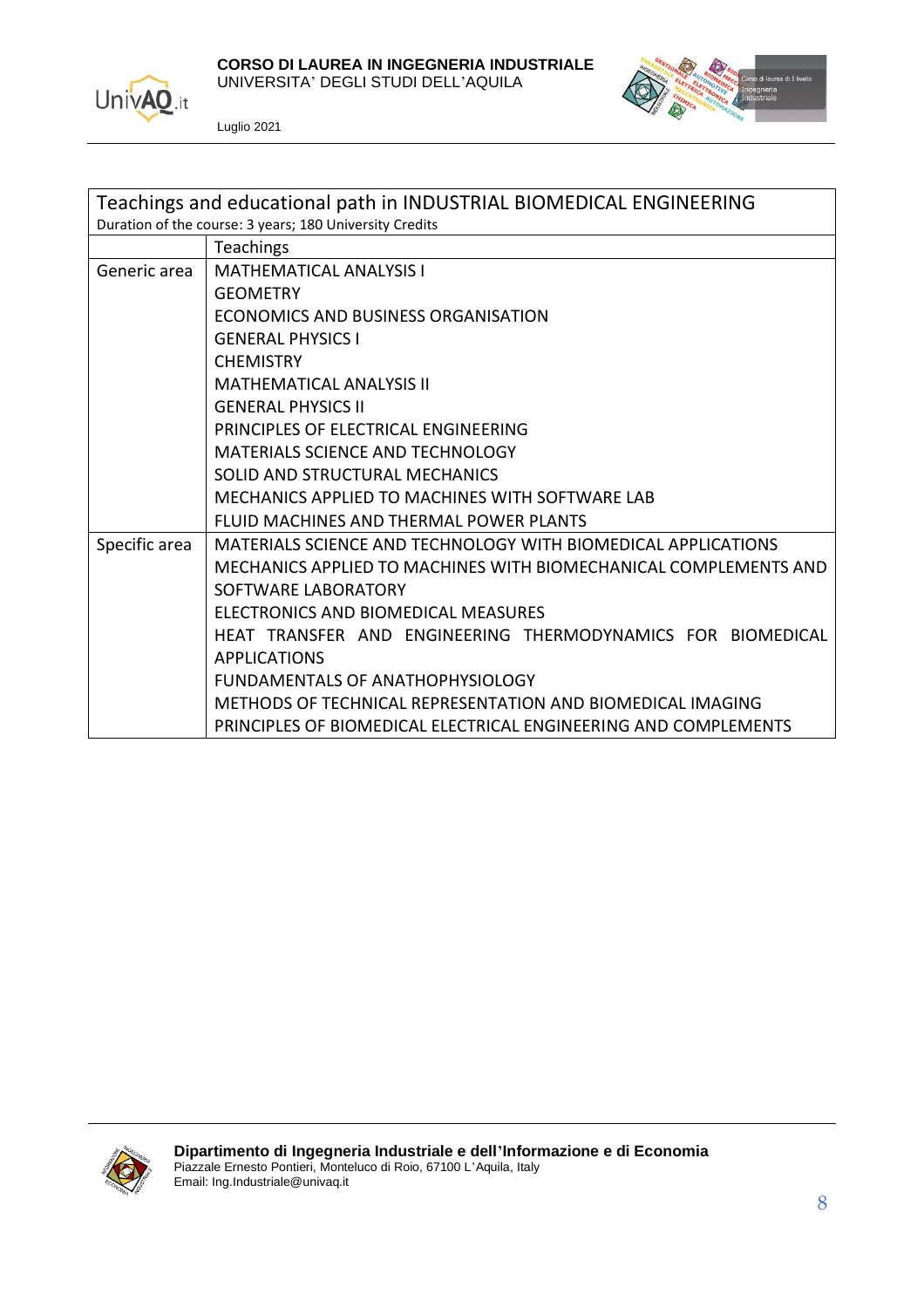



### CURRICULUM IN CHEMICAL ENGINEERING

#### <span id="page-8-0"></span>**Professional profile and professional and career opportunities for graduates**

#### **Function in an employment context**

The educational path in Chemical Engineering intends to train engineers able to combine knowledge of industrial engineering with the specific knowledge of chemical engineering, in order to operate in public and private work areas.

The graduates from the Chemical Engineering path will be able to operate in a wide range of industrial activities within chemical technologies.

Each graduate will be able to adapt his or her skills to the continuous evolution of industrial technologies and, in particular, to the evolution in the chemical sector. From their first employment, they will be able to work in complementary roles in the industrial sector, with the ability to operate in functions of initial responsibility and the coordination of activities of a technical/engineering content in engineering contexts.

This path provides the knowledge to enable each graduate to access the Master's courses where indepth studies of a specialist nature are provided.

#### **Career opportunities**

The possible employment opportunities in the chemical industry are in the design, production and management of:

- Equipment for the production, separation and recovery of products in the chemical, food and pharmaceutical industries and in the energy sectors;
- Waste and wastewater treatment plants;
- Process quality control systems.

The graduates may also be employed in:

- Public companies, within the management of technical services, information and managerial systems;
- Chemical engineering services in public and private structures;
- Service companies for the development, marketing and management of equipment and plants;
- Engineering, oil and gas, chemical, pharmaceutical and biotechnology companies.

#### **Description of educational path**

This educational path intends to supply future industrial chemical engineers with a traditional preparation in basic disciplines (mathematics, physics, chemistry and computer science), integrated with the transversal skills of industrial engineering (materials, energy, electricity, electronics, mechanics and management). Academic preparation is completed with specific training activities of chemical engineering. The training provided is broad-based in order to enable each graduate to operate in vast sectors of industrial chemical applications.

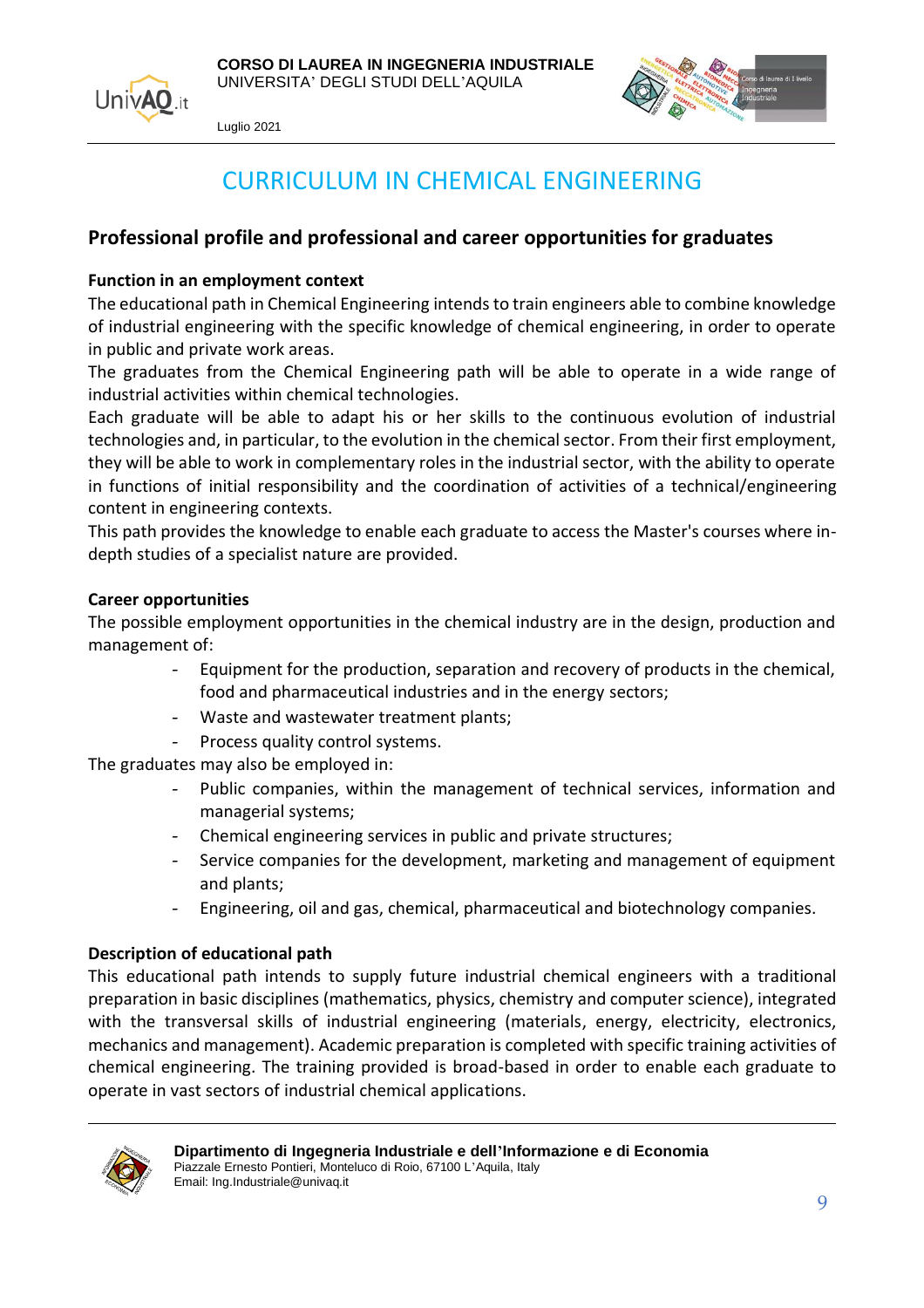

The specific contents of the Chemical Engineering educational path are:

- Properties and characteristics of materials, production techniques and their applications;
- Basic principles of chemical engineering: materials, energy and momentum balances; chemical and phase equilibria; process kinetics;
- Principles of thermodynamics;
- Fundamentals of fluid behaviour;
- Principles of chemical process development;
- Principles of technical physics with reference to the matter and heat diffusion.

Graduates will have access to Master's courses in industrial areas and, in particular, to Master's degree in Chemical Engineering, where they will be able to improve training in chemical processes, plant design, process dynamics and control, materials science and technologies.

#### **Knowledge and understanding**

At the end of the Industrial Engineering path, each graduate in Chemical Engineering will have acquired a broad knowledge and will be able to operate within the vast sectors of industrial chemical applications. More specifically, graduates from the Chemical Engineering educational path will have a thorough understanding of:

- Basic principles of chemical engineering: matter, energy and momentum balances; chemical and phase equilibria; process kinetics (chemical reaction, transfer of matter, energy and momentum);
- Principles of thermodynamics, the thermodynamics of multiphase and reactive systems, chemical and physical equilibria;
- Fundamentals of fluid behaviour;
- Knowledge and understanding of production systems for the chemical industry and elements of materials resistance;
- Principles of transport phenomena and chemical plant engineering;
- Principles of the theory of the development of chemical processes:
- Principles of technical physics with reference to the needs of forecasting the diffusion of matter and heat in systems;
- Knowledge and understanding of the mechanical principles relating to the movement of machine parts.

#### **Learning outcomes and ability to apply knowledge and understanding**

At the end of the Industrial Engineering path, each graduate from the Chemical Engineering educational path will have acquired the ability to apply the knowledge acquired and his/her understanding to:

Identify, formulate and solve chemical engineering problems using basic and consolidated methods;

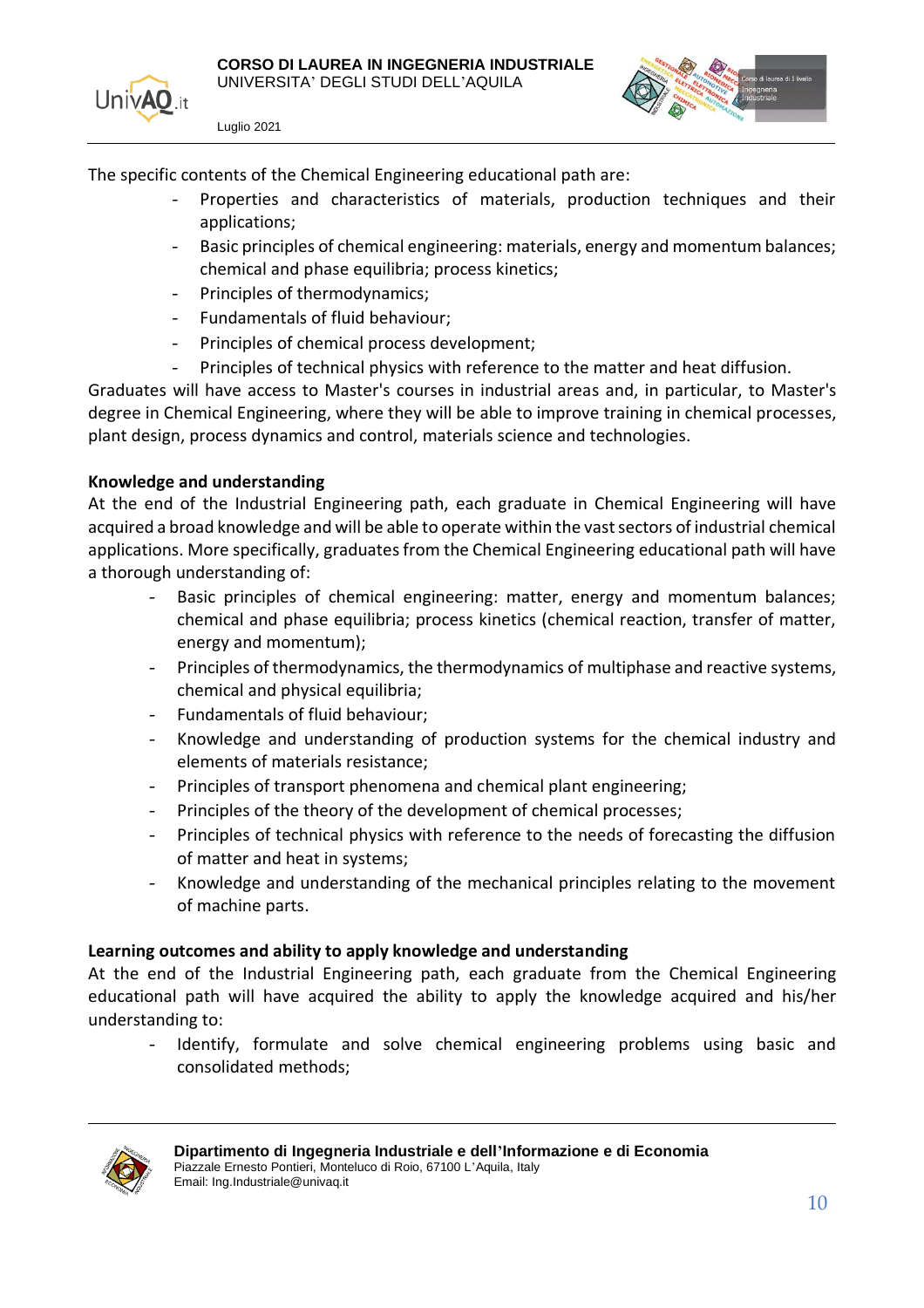



- Analyse products for engineering applications, processes and methods of chemical engineering;
- Justify the choice of materials and equipment in production areas;
- Appropriately choose and apply the analytical and modelling methods learned;
- Autonomously study specific engineering topics in the chemical sector, both in the continuation of studies in a Master's degree and in the world of work;
- Use and understand the language used in chemical engineering to justify, support and argue their technical choices;
- Operate professionally by interacting with people from different backgrounds and facilitate communication;
- Apply their knowledge in solving problems in the main application areas of chemical engineering.

These skills will be acquired through classroom and laboratory activities, in which the ability to interact in groups with other students and through experimental laboratory activities will be stimulated.

The preparation is verified through exercises, profit exams, traineeship and a final exam.

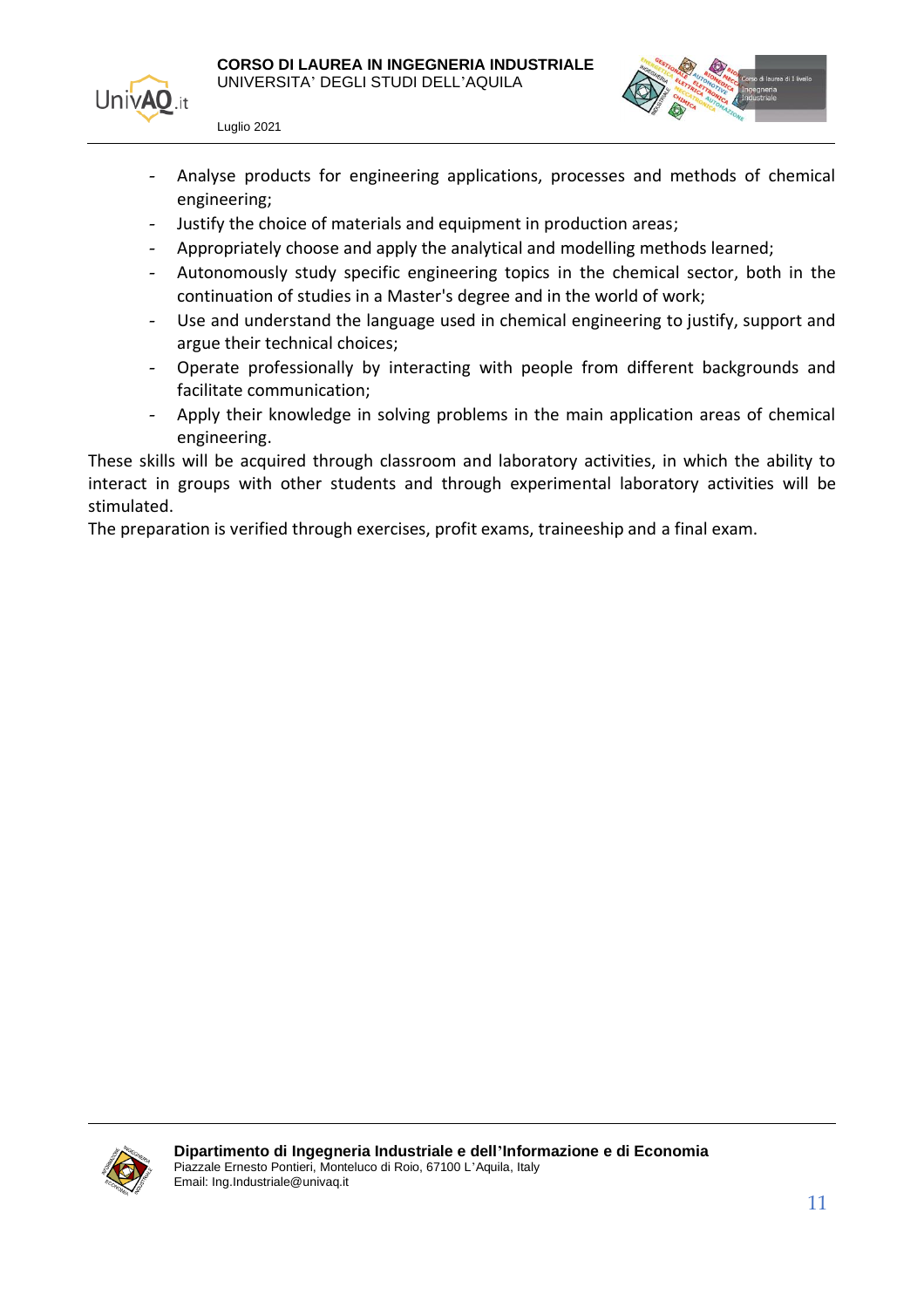

**CORSO DI LAUREA IN INGEGNERIA INDUSTRIALE**

UNIVERSITA' DEGLI STUDI DELL'AQUILA



| Teachings and educational path in INDUSTRIAL CHEMICAL ENGINEERING |                                                 |
|-------------------------------------------------------------------|-------------------------------------------------|
| Duration of the course: 3 years; 180 University Credits           |                                                 |
|                                                                   | <b>Teachings</b>                                |
| Generic area                                                      | <b>MATHEMATICAL ANALYSIS I</b>                  |
|                                                                   | <b>GEOMETRY</b>                                 |
|                                                                   | ECONOMICS AND BUSINESS ORGANISATION             |
|                                                                   | <b>GENERAL PHYSICS I</b>                        |
|                                                                   | <b>CHEMISTRY</b>                                |
|                                                                   | <b>MATHEMATICAL ANALYSIS II</b>                 |
|                                                                   | <b>GENERAL PHYSICS II</b>                       |
|                                                                   | PRINCIPLES OF ELECTRICAL ENGINEERING            |
|                                                                   | SOLID AND STRUCTURAL MECHANICS                  |
|                                                                   | TECHNICAL DRAWING AND CAD                       |
|                                                                   | MECHANICS APPLIED TO MACHINES                   |
|                                                                   | HEAT TRANSFER AND ENGINEERING THERMODYNAMICS    |
|                                                                   | FLUID MACHINES AND THERMAL POWER PLANTS         |
| Specific area                                                     | <b>MATERIALS SCIENCE AND TECHNOLOGY</b>         |
|                                                                   | ORGANIC CHEMISTRY                               |
|                                                                   | CHEMICAL ENGINEERING THERMODYNAMICS             |
|                                                                   | PRINCIPLES OF CHEMICAL ENGINEERING              |
|                                                                   | <b>CHEMICAL PLANT</b>                           |
|                                                                   | THEORY OF THE DEVELOPMENT OF CHEMICAL PROCESSES |

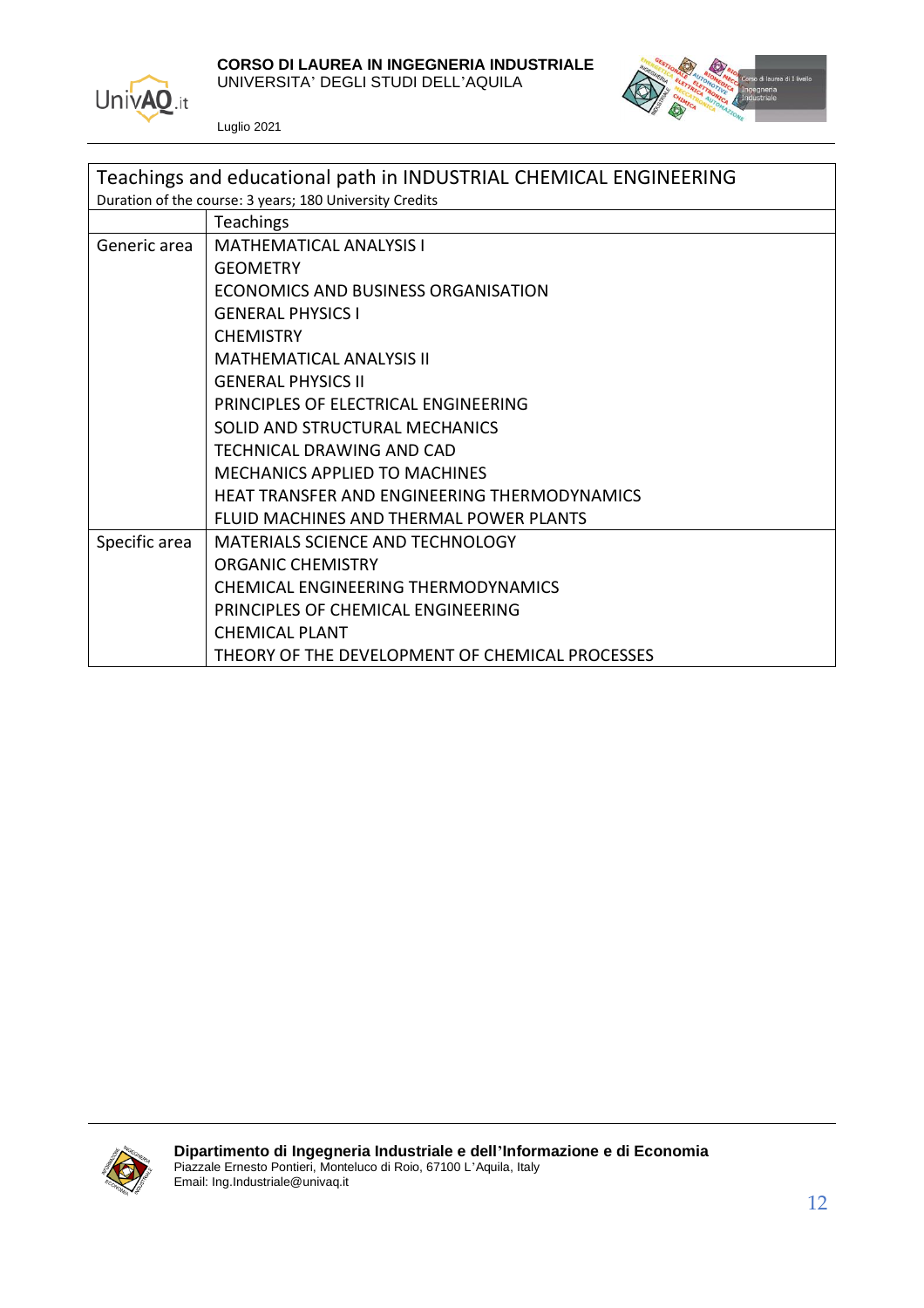



## <span id="page-12-0"></span>CURRICULUM IN INDUSTRIAL ELECTRONIC ENGINEERING

#### **Professional profile and professional and career opportunities for graduates**

#### **Function in an employment context**

The education path in Industrial Electronic Engineering intends to train engineers capable of operating in the field of industrial engineering, with a wide range of skills in such way to enable them to operate in the field of analogue/digital electronic circuits and systems, including knowledge in their cultural background of some of the most topical issues in the field of Electronic Engineering. Each graduate within the educational path in Industrial Electronics will learn how to operate, at different levels, in the wide range of industrial activities in which electronic technologies are developed and used for components, devices, equipment and systems for automation.

Each graduate will be able to adapt his or her ability to operate in the industrial context to the continuous evolution of industrial electronic technologies with particular attention paid to the fields of telecommunications, avionics, space, robotics, automotive and home automation.

Starting from their first employment, each graduate will be able to play complementary roles in the industrial sector, with the ability to operate with working functions of initial responsibility and coordination of technical/engineering activities in contexts related to circuits and electronic systems for industry and industrial applications.

This course provides the knowledge to enable graduates to access the Master's degree program in Electronic Engineering.

#### **Career opportunities**

The professional figure of the graduate in the educational path in Industrial Electronic Engineering is characterised by qualified training in the field of industrial engineering integrated with electronic engineering. This type of training allows each graduate to enter the world of work in the operational areas of the design or production of electronic systems and equipment with a particular attention to industrial applications. Some of the most sought-after professional outlets for this course include:

- Companies operating in the industrial electronics field (production of microelectronic components and devices for domestic, industrial and telecommunications applications);
- Industrial and public laboratories;
- Companies operating in the avionics and space fields:
- Companies operating in the robotics field, in the production of equipment and automation systems for industrial processes (mechanical processing, metallurgical, chemical, pharmaceutical and food processes);
- Companies operating in the automotive field, home automation and related components;
- Companies and public entities for the design, planning, operation, control and management of highly complex automated systems, goods and services.

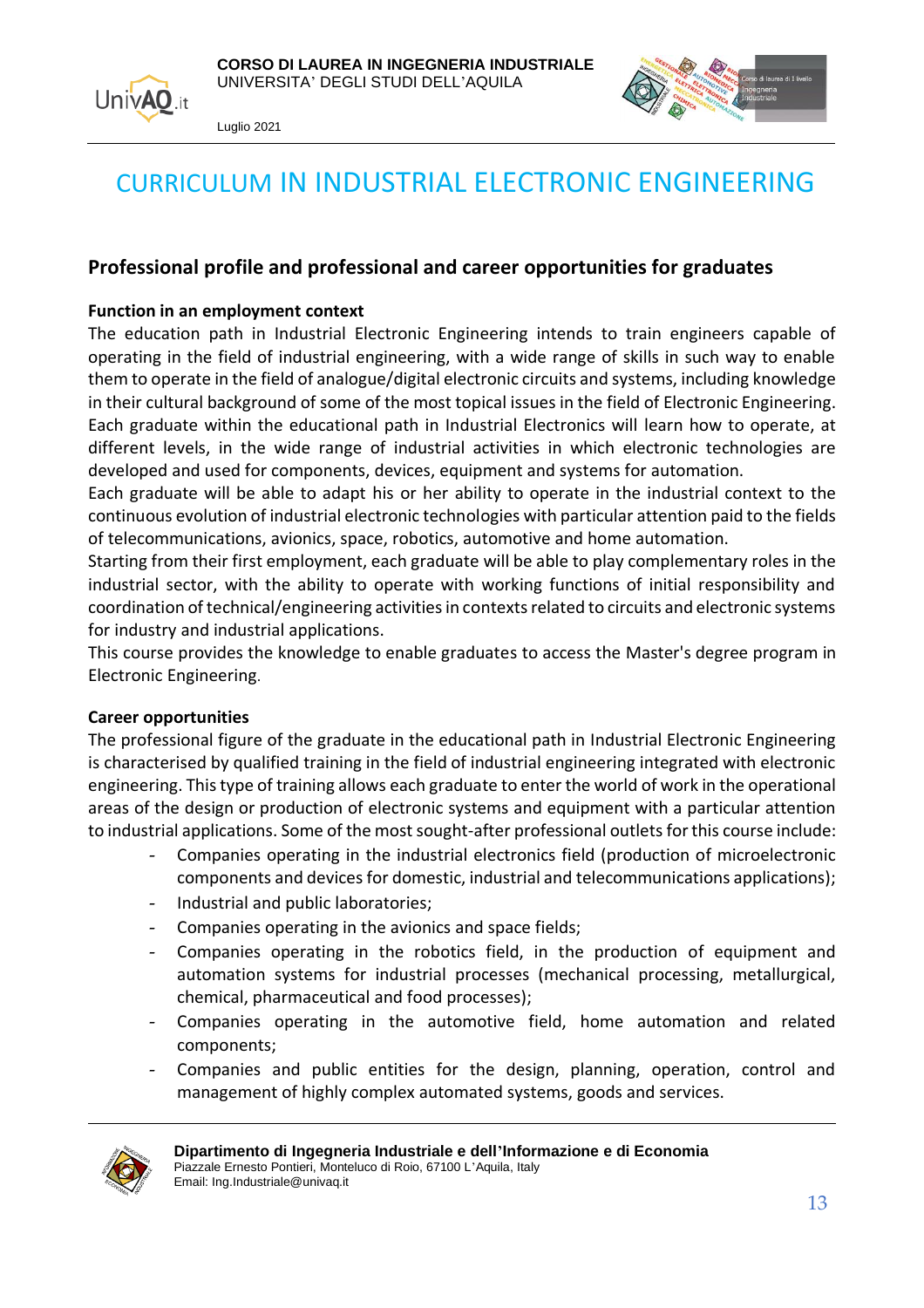



#### **Description of educational path**

This educational path aims to provide future industrial electronic engineers with a traditional preparation in the basic disciplines (mathematics, physics, chemistry and computer science) integrated with the more generic transversal skills of industrial engineering (materials, energy, electricity, electronics, mechanics and management). This general training is completed with specific training activities related to analogue and digital electronics engineering. The training given covers a broad spectrum, thus enabling each graduate to operate in a variety of fields related to circuits and electronic systems for industrial applications.

The specific contents of this educational path are:

- Analysis of signals and electromagnetic fields;
- Analogue and digital electronics;
- Computer science fundamentals;
- Electrical and electronic measurements.

Graduates will be able to access the Master's degree program in Electronic Engineering in which they can improve their training through three different paths: microwave systems for aerospace and wireless systems, industry and systems on a chip and biomedical electronics. These distinct paths deal, with different weights, with microwave systems and circuits, systems for industry and integrated electronics and electronic systems for biomedical applications, as detailed below:

- *Microwave systems for aerospace and wireless systems*: fundamentals of communications; antennas and microwaves; electronics of digital systems; electronic devices; signal integrity; microelectronics; microwave electronics; processing of data and measurement information; nanophotonics; electromagnetic design methods; measurements for automation and industry; design of integrated electronic systems; technologies and advanced electronic systems; embedded systems.
- *Industry and Systems on a Chip*: measures for automation and industry; motors and electric drives, control systems; electronics of digital systems; electronic devices; microelectronics; electric systems for handling; processing of data and measurement information; design of integrated electronic systems; nanophotonics; microwave electronics; electromagnetic design methods; technologies and advanced electronic systems; embedded systems.
- *Biomedical Electronics*: management of health systems and medical diagnostic equipment, measures for automation and industry; control systems; electronics of digital systems; signal integrity; microelectronics; sensors and interfaces for biomedicine; processing of data and measurement information, radio frequency systems for biomedicine; technologies and advanced electronic systems; fundamentals of anatomophysiology; image processing; electronic systems for mechatronics; environmental impact of EM fields; devices for electronics.

#### **Knowledge and understanding**

At the end of the educational path in Industrial Electronic Engineering, each student will have

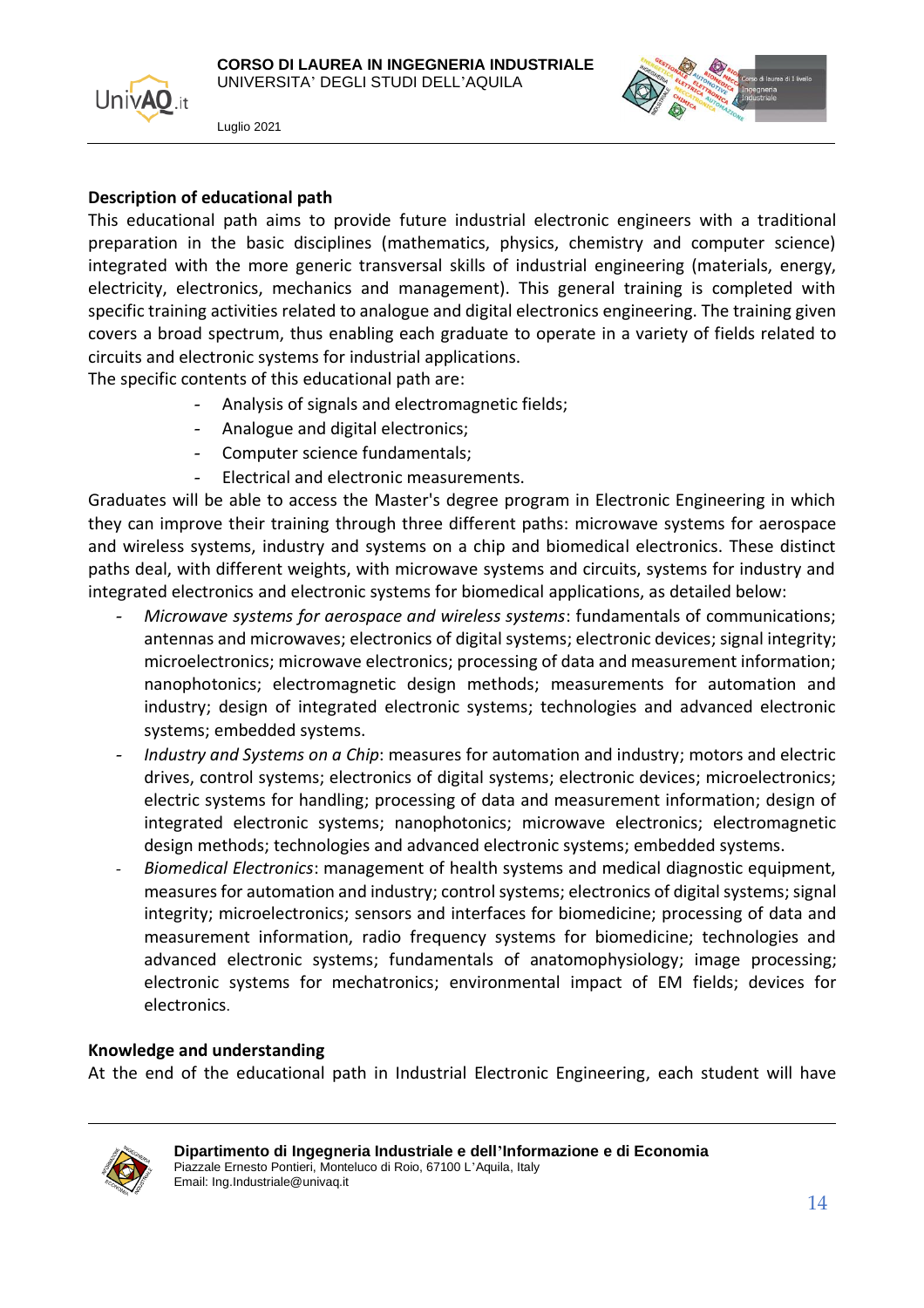

acquired a broad spectrum of knowledge, thereby enabling them to operate in several fields of analogue/digital electronic circuits and systems for industrial applications. In particular, this educational path provides the following specific knowledge with the related ability to understand:

- Basic aspects and operating principles of the main analogue and digital electronic devices, circuits and systems;
- Design and implementation of analogue and digital electronic circuits and systems;
- Analysis, conditioning and analogue/digital processing of signals and data through basic configurations of circuits and systems;
- Laboratory instruments/equipment and main basic commercial discrete electronic devices;
- Design, simulation and analysis environments for electronic devices, circuits and systems.

#### **Learning outcomes and ability to apply knowledge and understanding**

At the end of the educational path in Industrial Electronic Engineering, each student will have acquired the ability to apply the acquired knowledge and the understanding to:

- Identify, formulate and solve electronics problems related to industrial engineering using basic and consolidated methods;
- Analyse the behaviour of analogue and digital electronic devices, circuits and systems in different areas of industrial engineering;
- Study, design and characterise basic analogue and digital electronic devices, circuits and systems;
- Consult technical/scientific documentation and specialist manuals for the development of electronic systems;
- Use basic and advanced electronic instruments and equipment;
- Analyse products for industrial applications, processes and methods of industrial engineering;
- Appropriately choose and apply the learned analytical and modelling methods;
- Autonomously study specific engineering topics of interest related to the industrial sector, both during the continuation of studies in a Master's degree course and in employment;
- Use and understand the language employed in industrial engineering, particularly related to technical-engineering aspects, to justify, support and argue technical choices;
- Operate with professionalism in the world of work, with people belonging to different areas, and facilitate communication between the latter;
- Apply their knowledge in solving problems in the main application areas of industrial engineering.

These skills will be acquired through experimental laboratory activities and by classroom activities and exercises, in which the ability to interact in a group and with other students is also stimulated. The acquisition of the skills is verified through exercises, profit exams, training courses and a final examination.

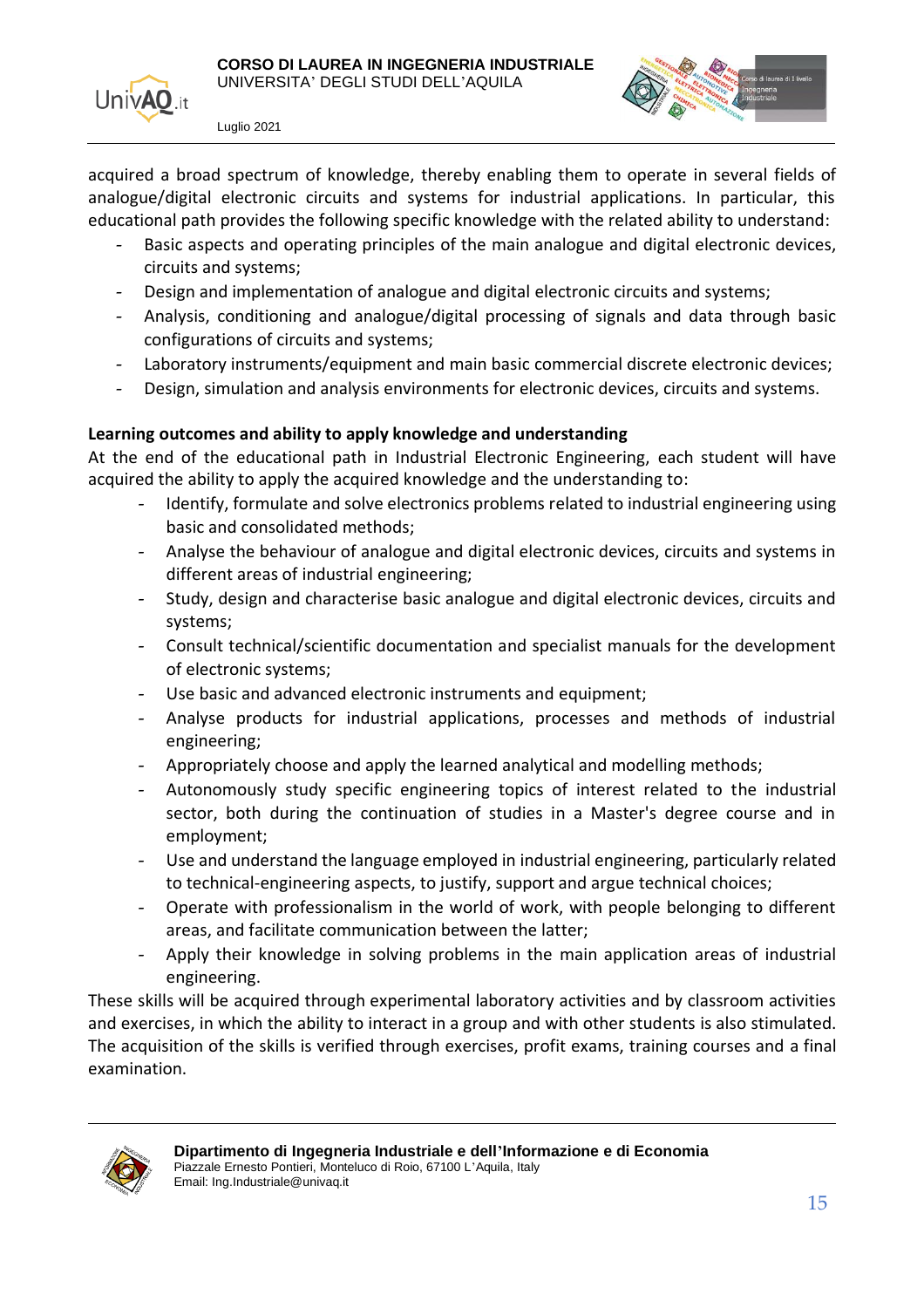

**CORSO DI LAUREA IN INGEGNERIA INDUSTRIALE**

UNIVERSITA' DEGLI STUDI DELL'AQUILA



| Teachings and educational path in INDUSTRIAL ELECTRONICS ENGINEERING |                                                  |
|----------------------------------------------------------------------|--------------------------------------------------|
| Duration of the course: 3 years; 180 University Credits              |                                                  |
|                                                                      | Teachings                                        |
| Generic area                                                         | <b>MATHEMATICAL ANALYSIS I</b>                   |
|                                                                      | <b>GEOMETRY</b>                                  |
|                                                                      | ECONOMICS AND BUSINESS ORGANISATION              |
|                                                                      | <b>GENERAL PHYSICS I</b>                         |
|                                                                      | <b>CHEMISTRY</b>                                 |
|                                                                      | <b>MATHEMATICAL ANALYSIS II</b>                  |
|                                                                      | <b>GENERAL PHYSICS II</b>                        |
|                                                                      | PRINCIPLES OF ELECTRICAL ENGINEERING             |
|                                                                      | <b>MATERIALS SCIENCE AND TECHNOLOGY</b>          |
|                                                                      | SOLID AND STRUCTURAL MECHANICS                   |
|                                                                      | FUNDAMENTALS OF COMPUTER SCIENCE AND COMPLEMENTS |
|                                                                      | <b>TECHNICAL DRAWING AND CAD</b>                 |
|                                                                      | <b>MECHANICS APPLIED TO MACHINES</b>             |
|                                                                      | HEAT TRANSFER AND ENGINEERING THERMODYNAMICS     |
|                                                                      | FLUID MACHINES AND THERMAL POWER PLANTS          |
| Specific area                                                        | <b>ELECTRONICS I</b>                             |
|                                                                      | <b>DIGITAL ELECTRONICS I</b>                     |
|                                                                      | SIGNAL ANALYSIS AND ELECTROMAGNETIC FIELDS       |
|                                                                      | <b>ELECTRIC MEASUREMENTS</b>                     |
|                                                                      | DESIGN OF INDUSTRIAL ELECTRONIC SYSTEMS          |

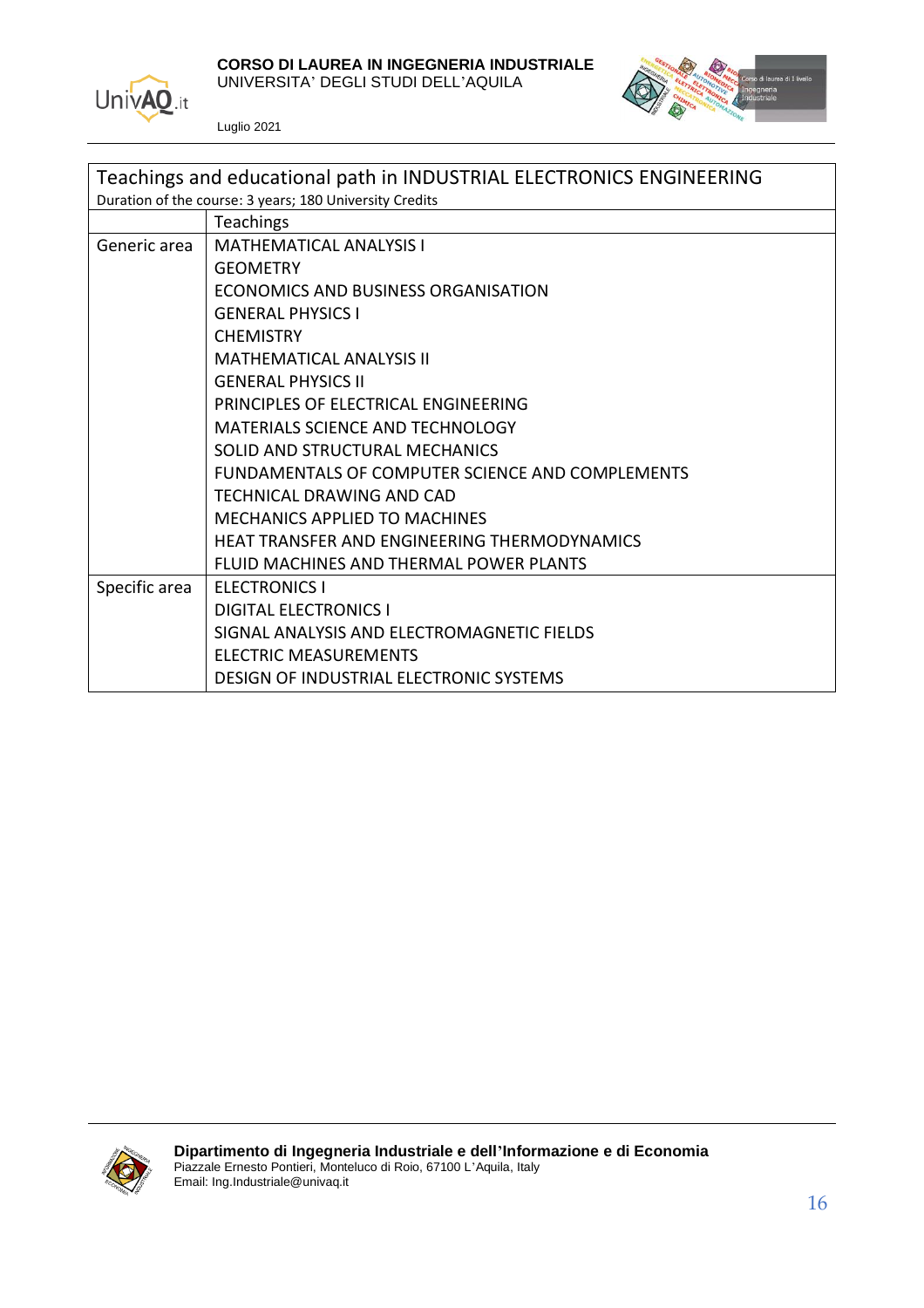



## CURRICULUM IN ELECTRICAL ENGINEERING

#### <span id="page-16-0"></span>**Professional profile and professional and career opportunities for graduates**

#### **Function in an employment context**

The educational path for Electrical Engineering intends to train engineers to be able to combine their knowledge of industrial engineering with that of electrical engineering, focused on a vast knowledge of topics, including applied electromagnetism, electrical circuits and networks, electrical machines, power converters and variable speed drives, power systems and electrical measurements and instrumentation.

Graduates from the Electrical Engineering path will be able to operate, at different levels, in all the industrial activities in which technologies for the production, transmission and distribution of electrical energy are developed and adopted.

They will be able to adjust their knowledge for operating in industrial scenarios that rapidly change with respect to the management of electrical devices and components, electrical machines, power systems, power electronics, and electrical energy in the contest of the new technologies for renewable energies, smart grids, Industry 4.0 and systems for electrical mobility.

In detail, the knowledge acquired will allow each graduate to play roles in design, production, testing, management and maintenance of electrical apparatuses and power systems. The graduate industrial engineers from the Electrical Engineering path can be successfully employed in all industrial companies, as well as in electrical engineering ones.

This path also provides the knowledge to enable each graduate to access the master's courses in electrical engineering where in-depth studies of a specialist nature are provided.

#### **Career opportunities**

Each graduate from the Electrical Engineering educational path may be readily employed in electrical power companies, electrical manufacturing companies and automotive companies, within design and technical areas where technology and innovation elements in the field of electrical energy and automation coexist. He or she can carry out professional activities in the corporate functions concerning the design and management of electrical apparatuses and power systems, and he or she can also undertake private practice as an industrial engineer.

In more detail, graduates from this course can cover different roles in companies for the design and production of electrical devices, apparatuses and machines and industrial electronics devices, companies for the production, transmission and distribution of the electric energy, electromechanical companies, manufacturing and process companies, demotics, robotics and automation companies, testing and measurement laboratories and technical services management companies and energy supplying companies and state agencies and entities.

#### **Description of educational path**

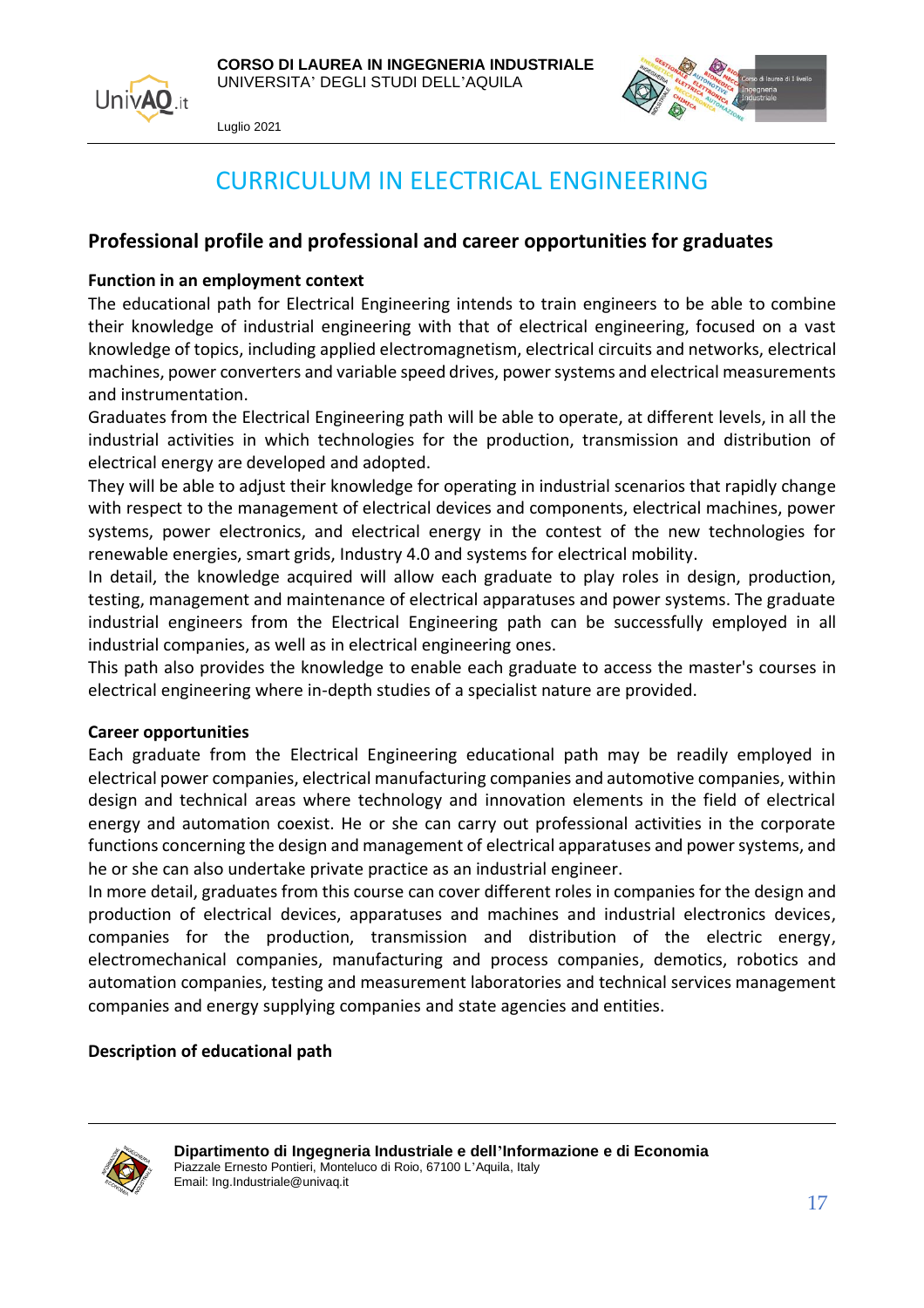

This educational path intends to supply to industrial managerial engineers a traditional preparation in basic disciplines (mathematics, physics, chemistry, computer science, financial statements analysis and the financial appraisal of investments), integrated by the transversal skills of industrial engineering (engineering drawing and design, applied mechanics, solid and structural mechanics, science and technology of materials, heat transfer and engineering thermodynamics, machines and thermal power plants and electrical engineering). Academic preparation is completed with specific training activities of electrical engineering. The training provided is broad-based in order to enable the graduate to operate in vast sectors of electrical engineering.

The specific contents of the Electrical Engineering educational path are:

- Knowledge of electrotechnics.
- Knowledge of electrical measurements.
- Knowledge of electrical machines.
- Knowledge of electric power systems.

Graduates will have access to master's courses in the industrial area and, primarily, to the master's degree in Electrical Engineering, where they will improve their knowledge by selecting one of the paths that are available, in which they will acquire advanced skills in:

- Electrical Engineering "Energy" path: design of electrical machines, electrical apparatuses and electric power systems, with respect to renewable energies, variable speed drives and power electronics, electromagnetic compatibility, control systems, measurements and testing of electrical machines and power systems in civil and industrial environments.
- Electrical Engineering "Automation and Mobility" path: design of electrical machines, electrical apparatuses and power systems for automation, electric systems for the mobility, applied electrotechnics and electromagnetic calculus, control systems and measurements for industry and automation.

#### **Knowledge and understanding**

At the end of the Industrial Engineering path, each graduate will have acquired a broad knowledge and a robust culture in electrotechnics, electrical machines, electrical measurements and electric power systems.

More specifically, graduates of the Electrical Engineering educational path will have an in-depth understanding of:

- Operating methods of complex systems, such as electrical networks, electrical machines and electric power systems.

- Knowledge of electromagnetism and its application for the development of electrical devices, apparatuses and systems.

- Knowledge of electrical transformers, electrical motors and generators.

- Knowledge of the electrical measurements' theory, electrical transducers and their applications on electrical devices and apparatuses.

- Specific areas of action, including managing of electrical power systems and efficiency improvements.

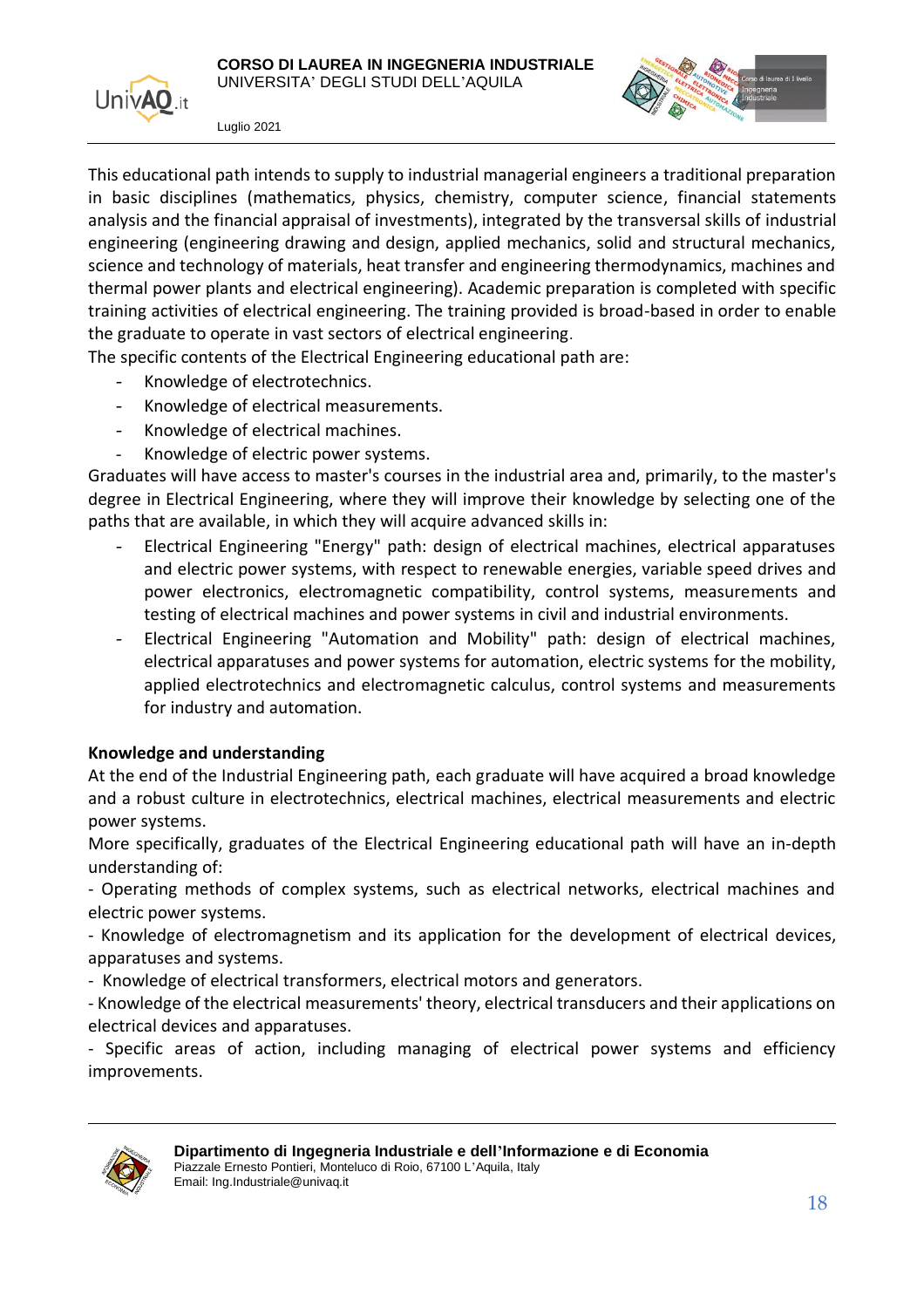



#### **Learning outcomes and ability to apply knowledge and understanding**

At the end of the Industrial Engineering path, graduates will have acquired a broad-based knowledge in order to enable him/her to operate in different sectors of industrial engineering. Each graduate will have acquired the ability to apply the knowledge they have acquired and his/her understanding to:

- Identify, formulate and solve electric engineering problems using fundamental and consolidated methods.
- Analyse components, devices and apparatuses for industrial applications, processes and methods of electrical engineering.
- Appropriately choose and apply the analytical and modelling methods learned.
- Autonomously study the specific engineering topics of the electrical sector, both in the continuation of studies through a master's degree and in employment.
- Use and understand the language of electrical and technical engineering to justify, support and argue their technical choices.
- Operate professionally in employment by interacting with people from different backgrounds and facilitating communication.
- Apply their knowledge in solving problems in the main application areas of electrical engineering.
- Manage and control production and processes in contexts where electrical automation and energy-saving aspects are becoming increasingly important.
- Manage electric power systems oriented towards continuous innovation.
- Operate in situations where technical and technological problems are interconnected with automation and energetic ones.

The skills acquired must also be able to adapt to the ever-changing technical context of technological convergence. These skills will be acquired through classroom activities and exercises, in which the ability to interact in groups with other students and through experimental laboratory activities will be stimulated.

The preparation is verified through exercises, profit exams, traineeship and the final exam.

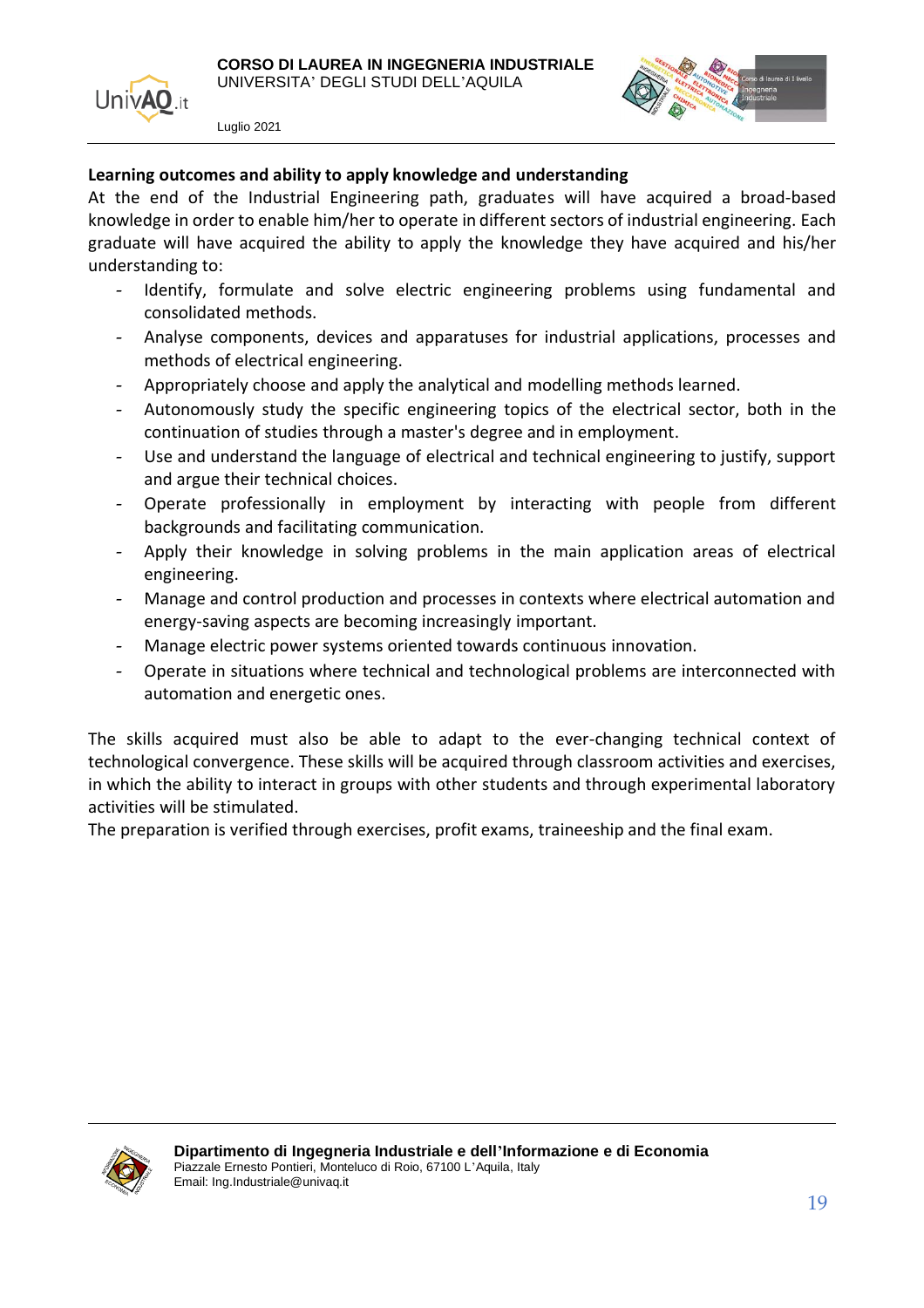

**CORSO DI LAUREA IN INGEGNERIA INDUSTRIALE**

UNIVERSITA' DEGLI STUDI DELL'AQUILA



| Teachings and educational path in ELECTRICAL ENGINEERING |                                                  |
|----------------------------------------------------------|--------------------------------------------------|
| Duration of the course: 3 years; 180 University Credits  |                                                  |
|                                                          | <b>Teachings</b>                                 |
| Generic area                                             | <b>MATHEMATICAL ANALYSIS I</b>                   |
|                                                          | <b>GEOMETRY</b>                                  |
|                                                          | ECONOMICS AND BUSINESS ORGANISATION              |
|                                                          | <b>GENERAL PHYSICS I</b>                         |
|                                                          | <b>CHEMISTRY</b>                                 |
|                                                          | <b>MATHEMATICAL ANALYSIS II</b>                  |
|                                                          | <b>GENERAL PHYSICS II</b>                        |
|                                                          | MATERIALS SCIENCE AND TECHNOLOGY                 |
|                                                          | SOLID AND STRUCTURAL MECHANICS                   |
|                                                          | FUNDAMENTALS OF COMPUTER SCIENCE AND COMPLEMENTS |
|                                                          | TECHNICAL DRAWING AND CAD                        |
|                                                          | MECHANICS APPLIED TO MACHINES WITH SOFTWARE LAB  |
|                                                          | HEAT TRANSFER AND ENGINEERING THERMODYNAMICS     |
|                                                          | FLUID MACHINES AND THERMAL POWER PLANTS          |
| Specific area                                            | PRINCIPLES OF ELECTRICAL ENGINEERING             |
|                                                          | <b>ELECTRONICS I</b>                             |
|                                                          | ELECTRICAL MEASUREMENTS                          |
|                                                          | <b>ELECTRIC MACHINES</b>                         |
|                                                          | <b>ELECTRIC POWER SYSTEMS I</b>                  |

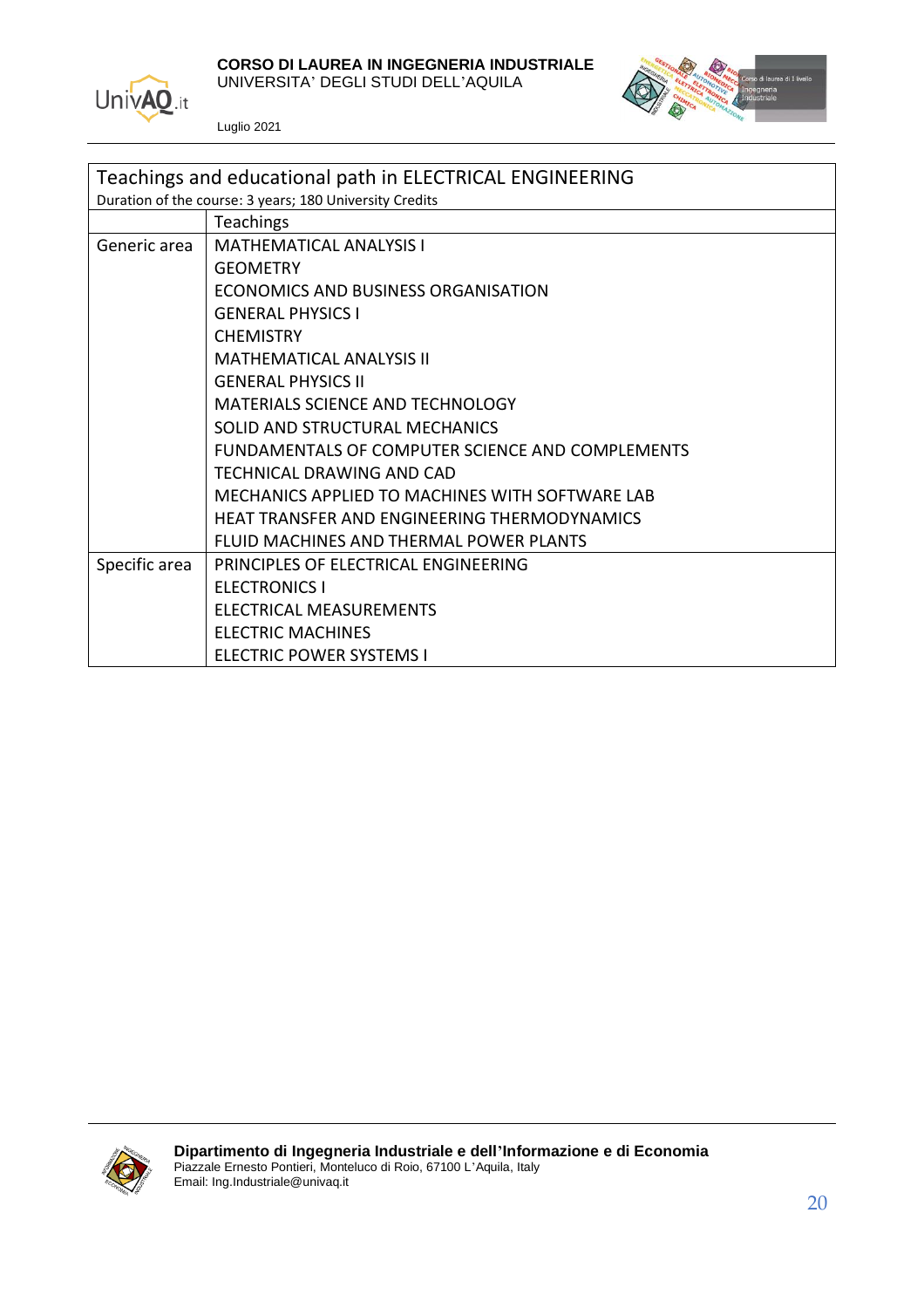



## CURRICULUM IN MANAGEMENT ENGINEERING

#### <span id="page-20-0"></span>**Professional profile and professional and career opportunities for graduates**

#### **Function in an employment context**

The educational path in Management Engineering intends to train engineers to be able to combine their knowledge of industrial engineering with that of managing complex processes, characterised by interconnected technological, organisational and economic needs, in order to operate in public and private work areas.

Graduate industrial engineers from the Management Engineering path will be able to operate in a wide range of industrial activities within business functions, including operation and supply chain management, business administration and management control, marketing, project management and manufacturing and machining technologies of traditional and innovative materials.

This path provides the knowledge to enable each graduate to access the Master's courses where indepth studies of a specialist nature are provided.

#### **Career opportunities**

Each graduate from the Management Engineering educational path may be easily employed in manufacturing and service companies within organisational areas where technological, economic and innovation elements coexist. They will be able to carry out professional activities in different corporate functions (logistics, production, commercial and administrative) and, moreover, can profitably undertake private practice (as a business consultant) or entrepreneurship.

Such professional figures are also attractive for small- and medium-sized manufacturing companies, which increasingly need to manage complex processes characterised by interconnected technological, organisational and economic issues. In more detail, each graduate from the Management Engineering educational path will be able to find a position in operational contexts with different tasks in relation to the industrial sector (mechanical, electronics, textiles, clothing, wood, steel and so om) and organisational areas (production, quality, maintenance, safety, logistics, commercial, administration and so on). Each graduate from the Management Engineering path will be able to cover different roles, including the most relevant corporate functions, such as supplying and managing materials, business and production organisation, organisation and automation of production systems, logistics manufacturing and distribution, project management, management control and investment evaluation.

#### **Description of educational path**

This educational path intends to supply industrial managerial engineers with a traditional preparation in basic disciplines (mathematics, physics, chemistry, computer science and financial statements analysis and the financial appraisal of investments), integrated with the transversal skills of industrial engineering (engineering drawing and design, applied mechanics, solid and structural mechanics, science and technology of materials, heat transfer and engineering thermodynamics, machines and thermal power plants, and electrical engineering). The academic preparation is

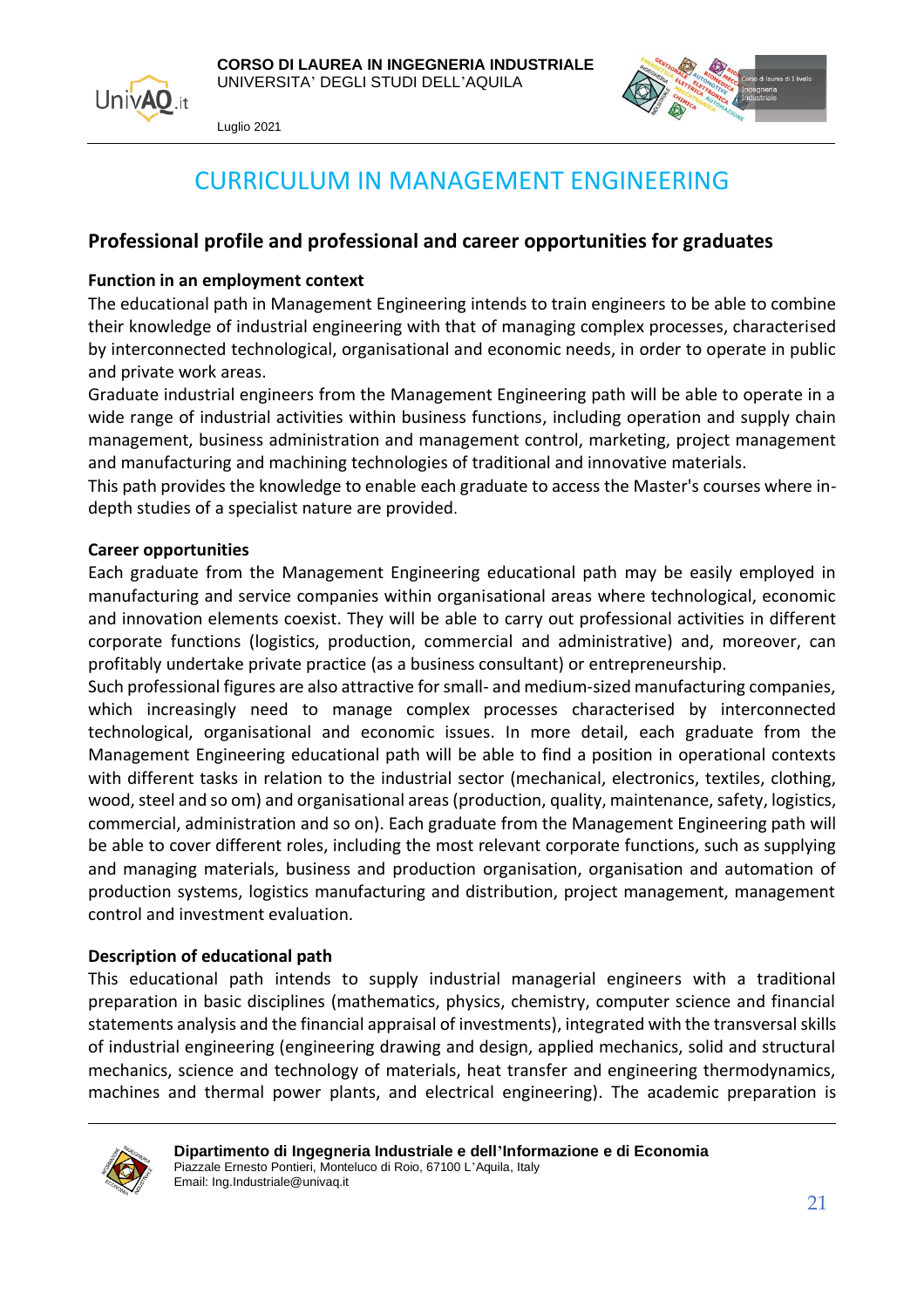



completed with specific training activities of management engineering. The training provided is broad-based in order to enable each graduate to operate in vast sectors of management engineering.

The specific contents of the Management Engineering educational path are:

- Knowledge of production systems;
- Knowledge of business strategy and organisational design;
- Knowledge of technologies and manufacturing processes applied to traditional and innovative materials.

Graduates will have access to Master's courses in industrial areas and, in particular, to the Master's degree in Management Engineering, where they will be able to improve their training in business organisation and production, organisation and automation of production systems, manufacturing and distribution logistics, project management, management control, investment evaluation, plant safety, technological processes and quality management.

#### **Knowledge and understanding**

At the end of the Industrial Engineering path, the graduate in Management Engineering will have acquired a broad knowledge and a solid culture in production systems and in managerial, technological and organisational fields. More specifically, graduates of the Management Engineering educational path will have an understanding and skills of:

- Operating methods of complex systems, such as logistics, production and organisational systems;
- Quantitative approaches supported by attention to factors with a low degree of determinism and predictability, typical of the organisational systems in which they will be called to operate.
- Technological processes, production systems and related information and control systems, as well as industrial problems of production systems management, maintenance and energy.
- Specific areas of action, including supplying and management of materials, company and production organisation, organisation and automation of production systems, logistics, project management, management control, evaluation of investments and technological manufacturing processes.

#### **Learning outcomes and ability to apply knowledge and understanding**

At the end of the Industrial Engineering path, each graduate will have acquired a broad-based knowledge in order to enable them to operate in different sectors of industrial engineering. In particular, each graduate will have acquired the ability to apply their knowledge and understanding to:

- Identify, formulate and solve management engineering problems using basic and consolidated methods;
- Analyse products for industrial applications, processes and methods of management engineering;

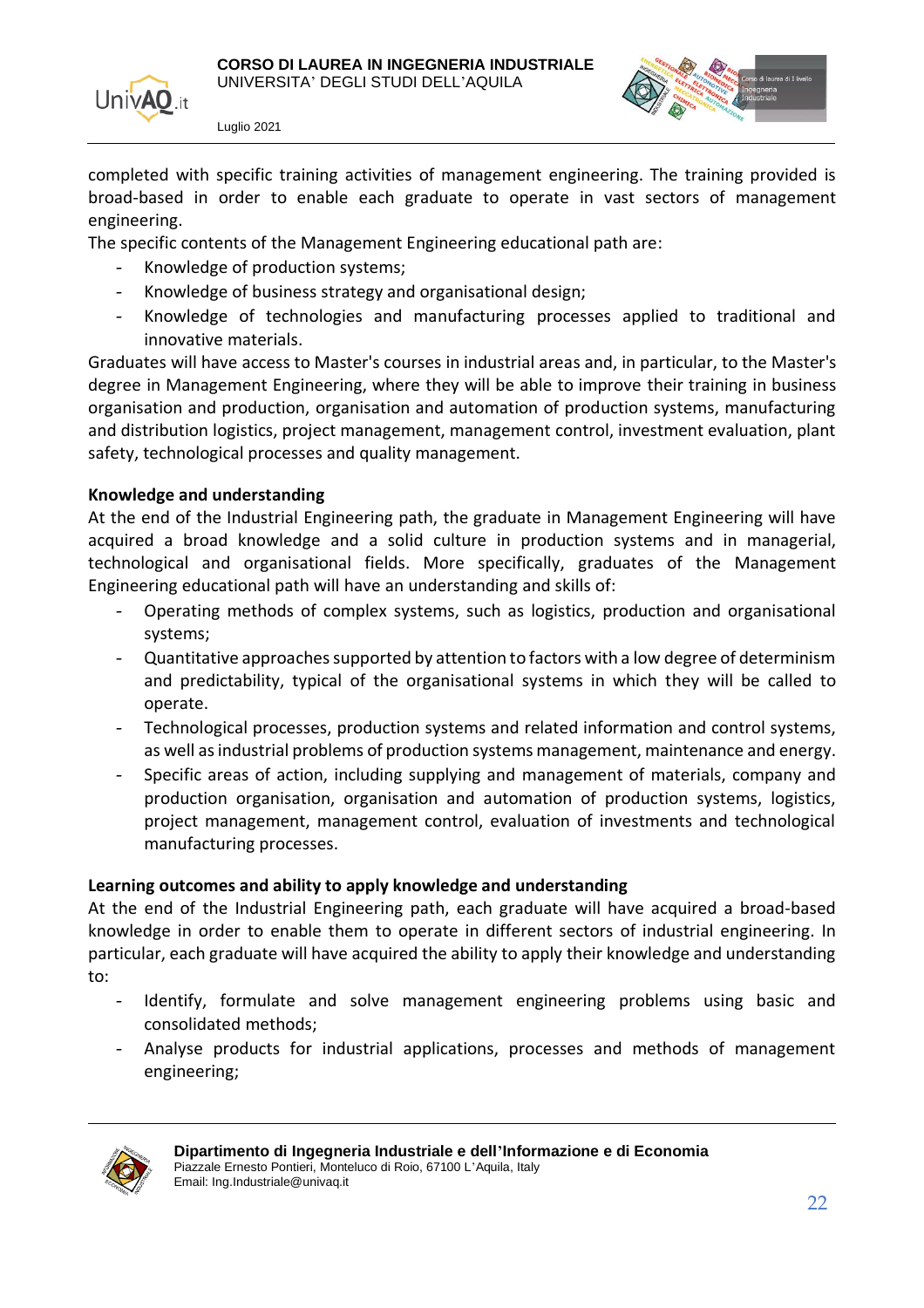



- Appropriately choose and apply the analytical and modelling methods learned;
- Autonomously study specific engineering topics in the management sector, both in the continuation of studies in a Master's degree and in employment;
- Use and understand the language of management engineering and the technical engineering sector to justify, support and argue their technical choices;
- Operate professionally in employment by interacting with people from different backgrounds and facilitating communication;
- Apply their knowledge in solving problems in the main application areas of management engineering;
- Manage and control production and organisational processes in contexts where economic and financial aspects, as well as technical and technological ones, are becoming increasingly important;
- Manage complex production and organisational systems, oriented towards continuous innovation;
- Operate in situations where technical and technological problems are interconnected with economic, financial and organisational ones, guaranteeing an overall view that ensures the consistency of technological choices with the company strategies and the specificities of the sector to which they belong.

The skills acquired must also be able to adapt to ever-changing economic scenarios in the context of market globalisation and technological convergence. These skills will be acquired through classroom activities and exercises, in which the ability to interact in groups with other students and through experimental laboratory activities will be stimulated.

The preparation is verified through exercises, profit exams, traineeship and a final exam.

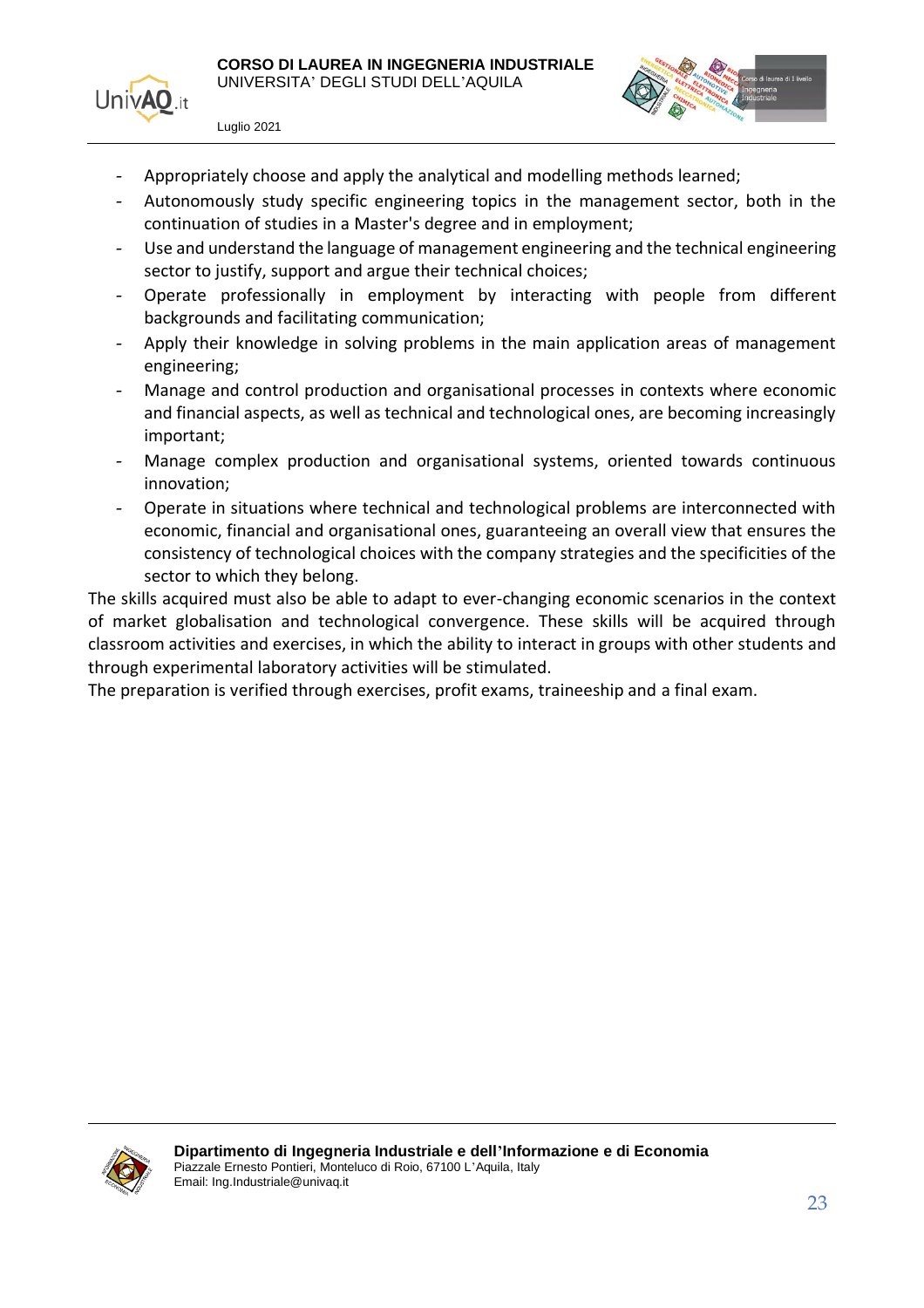

#### **CORSO DI LAUREA IN INGEGNERIA INDUSTRIALE**

UNIVERSITA' DEGLI STUDI DELL'AQUILA



| Teachings and educational path in INDUSTRIAL MANAGEMENT ENGINEERING |                                                  |
|---------------------------------------------------------------------|--------------------------------------------------|
| Duration of the course: 3 years; 180 University Credits             |                                                  |
|                                                                     | <b>Teachings</b>                                 |
| Generic area                                                        | <b>MATHEMATICAL ANALYSIS I</b>                   |
|                                                                     | <b>GEOMETRY</b>                                  |
|                                                                     | ECONOMICS AND BUSINESS ORGANISATION              |
|                                                                     | <b>GENERAL PHYSICS I</b>                         |
|                                                                     | <b>CHEMISTRY</b>                                 |
|                                                                     | <b>MATHEMATICAL ANALYSIS II</b>                  |
|                                                                     | <b>GENERAL PHYSICS II</b>                        |
|                                                                     | PRINCIPLES OF ELECTRICAL ENGINEERING             |
|                                                                     | MATERIALS SCIENCE AND TECHNOLOGY                 |
|                                                                     | SOLID AND STRUCTURAL MECHANICS                   |
|                                                                     | TECHNICAL DRAWING AND CAD                        |
|                                                                     | FUNDAMENTALS OF COMPUTER SCIENCE AND COMPLEMENTS |
|                                                                     | MECHANICS APPLIED TO MACHINES WITH SOFTWARE LAB  |
|                                                                     | HEAT TRANSFER AND ENGINEERING THERMODYNAMICS     |
|                                                                     | FLUID MACHINES AND THERMAL POWER PLANTS          |
| Specific area                                                       | APPLIED ECONOMICS AND BUSINESS ADMINISTRATION    |
|                                                                     | BUSINESS STRATEGY AND ORGANISATIONAL DESIGN      |
|                                                                     | FUNDAMENTALS OF PRODUCTION SYSTEMS               |
|                                                                     | <b>MANUFACTURING TECHNOLOGY</b>                  |
|                                                                     | NON TRADITIONAL MANUFACTURING TECHNOLOGIES       |

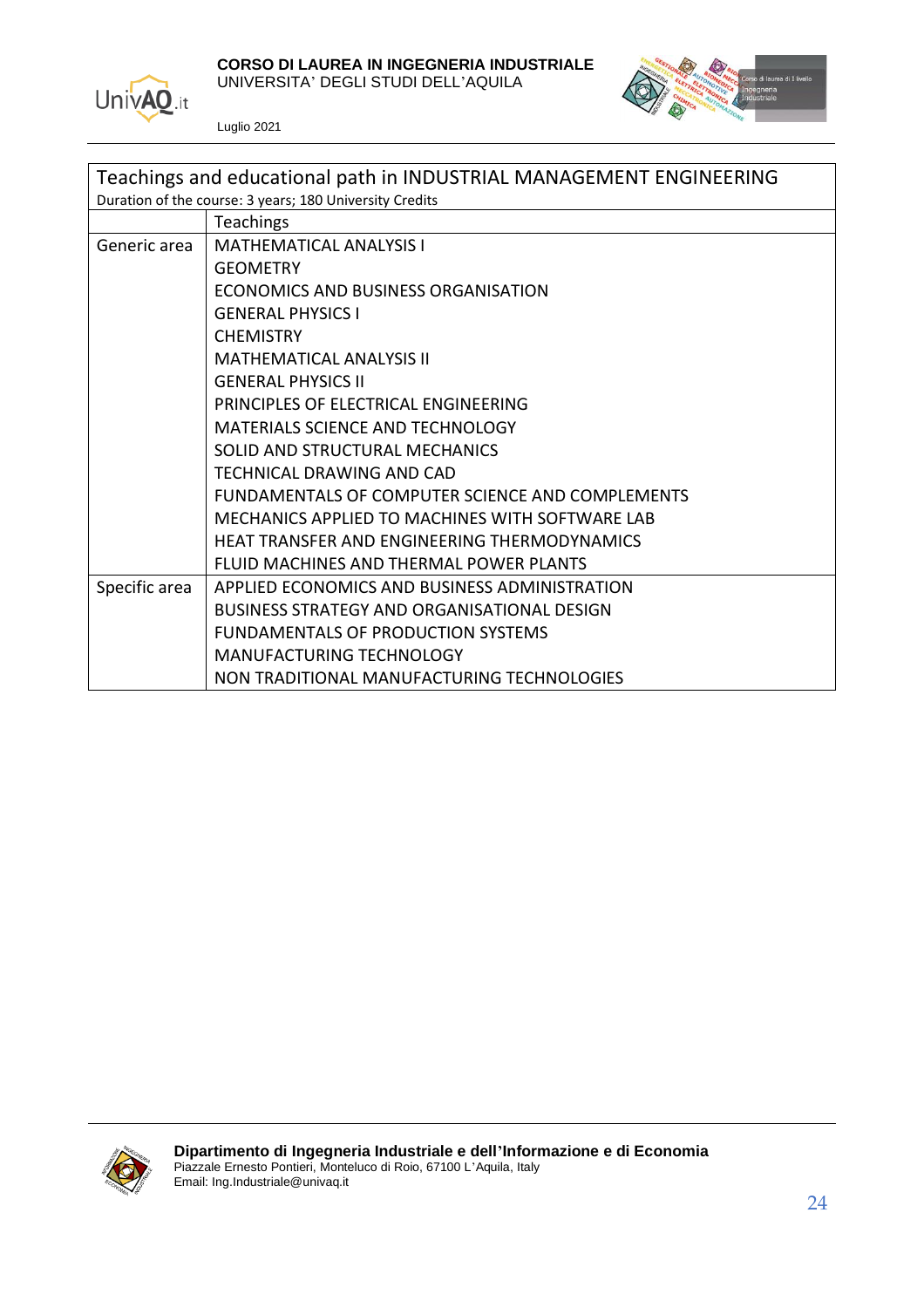



### CURRICULUM IN MECHANICAL ENGINEERING

#### <span id="page-24-0"></span>**Professional profile and professional and career opportunities for graduates**

#### **Function in an employment context**

Graduate industrial engineers from the educational path in Mechanical Engineering will be able to operate, at different levels, in the wide range of industrial activities, such as mechanical and electromechanical industries, companies and institutions for the production and conversion of energy, plant engineering companies, industries for automation and robotics, manufacturing companies in general for the production, installation and testing, maintenance and management of machines, production lines and departments, and complex systems. Each graduate will be able to adapt their ability to operate in these areas to the continuous evolution of industrial technologies. They will be able to operate in functions of initial responsibility and coordination of activities of technical/engineering content**.**

The course provides for the knowledge to enable the graduate to access the Master's degree courses in Mechanical Engineering (class LM-33) in which specialised in-depth studies are delivered.

#### **Career opportunities**

Graduate industrial engineers from the educational path in Mechanical Engineering are characterised by an in-depth knowledge of methods and tools for industrial engineering and engineering processes, thereby allowing them to operate in a wide range of production contexts in various industrial fields. The main employment opportunities of the graduate in the educational path in Mechanical Engineering can be identified as follows:

- Mechanical and electromechanical industries;
- Companies and organisations for the conversion of energy;
- Plant engineering companies;
- Industries for automation and robotics:
- Manufacturing companies;
- Installation, testing, maintenance and operation of machines,
- Production lines and departments, as well as complex systems.

Each graduate will be in an excellent position to find a place in typically operational areas with different tasks in relation to the industrial sector (mechanical, electronic, textile, wood, steel, paper production and so on) and to the area of intervention (production framework, maintenance, production services, technical offices, executive design, quality, safety, logistics and so on).

#### **Description of educational path**

This educational path aims to provide mechanical industrial engineers with a solid preparation in basic disciplines (mathematics, physics, chemistry and computer science) complemented by the transversal skills of industrial engineering. This preparation is complemented by training activities specific to mechanical engineering. The provided training will enable each graduate to apply the

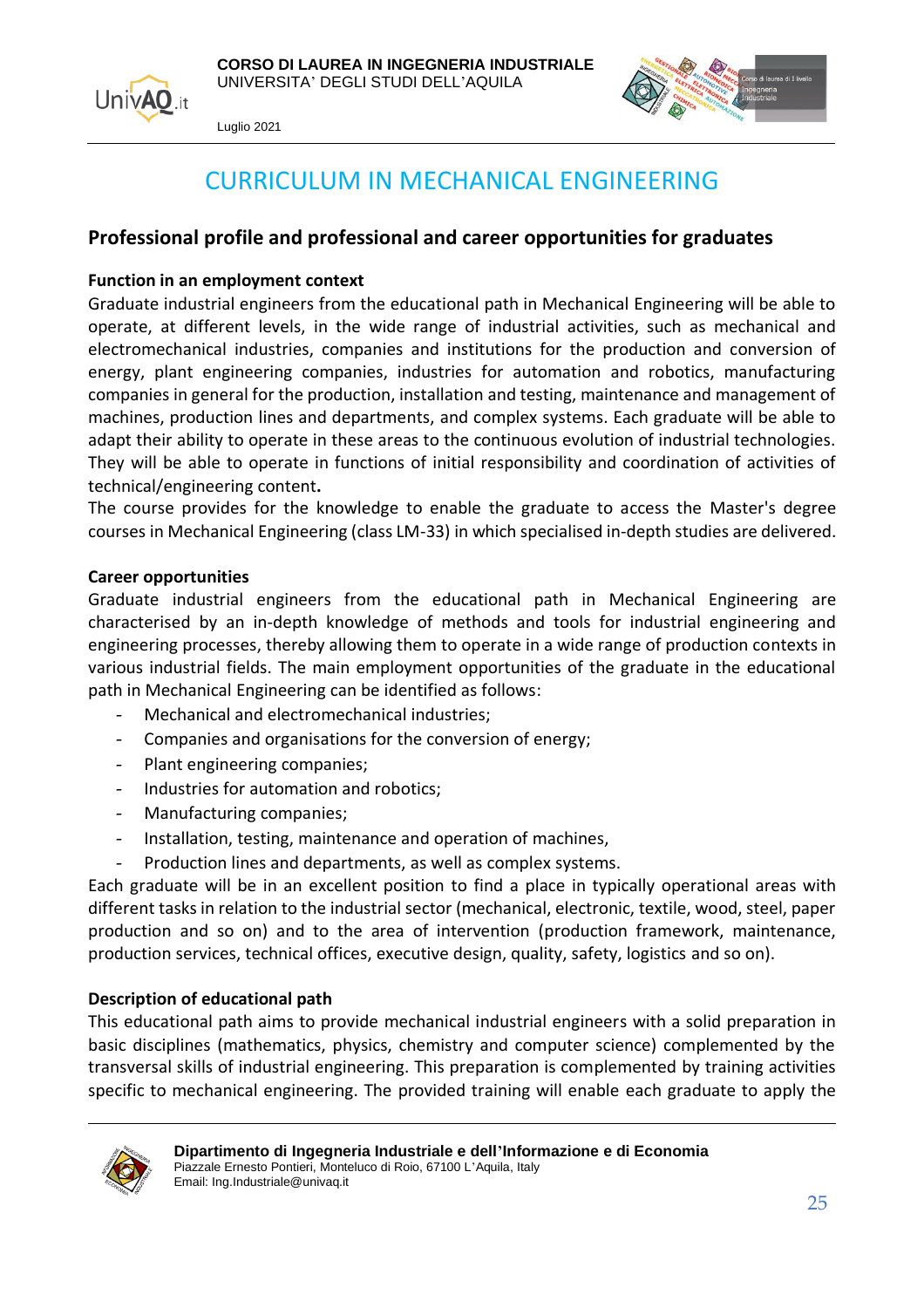



appropriate techniques and use the appropriate tools to operate in the broad field of industrial applications.

The educational path is distributed over three years:

- In the first year, the basic teachings of Mathematical Analysis I and II, Geometry, General Physics I, Chemistry, Economics and Business Organisation are given, as well as the Italian language (level B2);
- In the second year, the lectures are dedicated to basic engineering disciplines characterising the training course in Mechanical Engineering, such as General Physics II, Technical Drawing, Electrical Engineering, Material Science, Heat Transfer and Engineering Thermodynamics, and Solid and Structural Mechanics;
- In the third year, the interest is directed to the most applied disciplines aimed at providing the cultural contents characterising the Master's degree in mechanical engineering, such as Applied Mechanics, Machines, Fluid Dynamics, Construction Elements of Machines, Manufacturing Technology and Industrial Plants.

The training course is completed with optional courses, also from other graduate programs, in order to deepen some aspects of the student interests, other activities (in the laboratories and internship in companies) and the final examination.

All lessons and exercises are given in the classroom. Practical activities will be carried out in the laboratories of the Department of Industrial and Information Engineering and Economics.

#### **Knowledge and understanding**

At the end of the educational path in Mechanical Engineering, each student will be able to work as a junior engineer in the fields of industrial design, energy conversion fluid machines and the production and management of industrial and mechanical plants. In particular, the educational path in Mechanical Engineering provides the following specific knowledge with the relative ability to understand:

- Drawing as a graphic language for the communication of technical information on industrial products or manufactured articles and modern computer-aided drawing systems for the design of industrial components;
- The methodological basis to set the analysis of mechanical systems from the kinematic, static and dynamic point of view and the functioning of mechanisms;
- The main thermodynamic processes and cycles and the fundamentals of heat transmission also with reference to the motion of fluids;
- The fundamental laws of fluid mechanics in terms of conservation of mass, energy and momentum, both for incompressible and compressible fluids;
- The real operation of the different mechanisms that make up machines;
- The methodology for the design of the construction elements of machines;
- The basics of electrical engineering and the operation of electrical machines**;**
- The basis of the structure of metallic materials, their properties of mechanical interest, primary production processes, heat, mechanical and surface treatments.

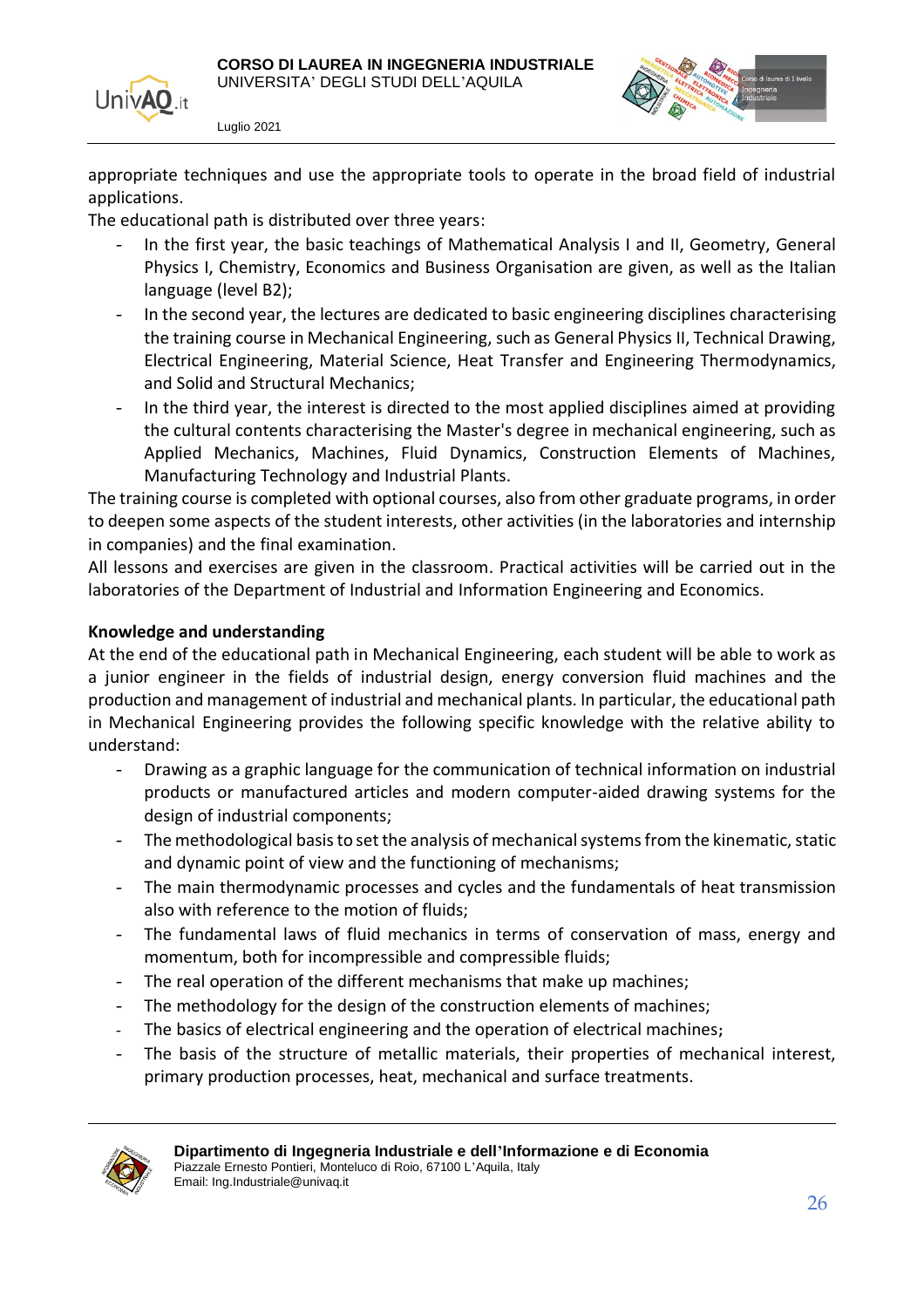



#### **Learning outcomes and ability to apply knowledge and understanding**

At the end of the educational path in Mechanical Engineering, each junior engineer will be able to:

- Interpret drawings of parts and assemblies and represent the most common machine parts even with the use of software;
- Perform the sizing and verification of simple structural components;
- Analyse the characteristics of materials to identify the most suitable for the realisation of components;
- Understand the effect of heat and surface treatments on the resistance of metallic materials;
- Solve problems of electrical circuits operating in stationary mode;
- Evaluate the problems related to the behaviour of compressible and incompressible fluids;
- Apply the principles of thermodynamics to simple systems and describe and understand the main thermodynamic cycles;
- Update oneself on methods, techniques and tools in the field of engineering;
- Interpret the main technical journals and national, European and international standards in the field.

These skills are acquired through classroom activities and exercises, in which the ability to interact in groups with other students is also stimulated, and through experimental laboratory activities. The acquisition is verified through exercises, profit exams, training internships and the final threeyear degree thesis.